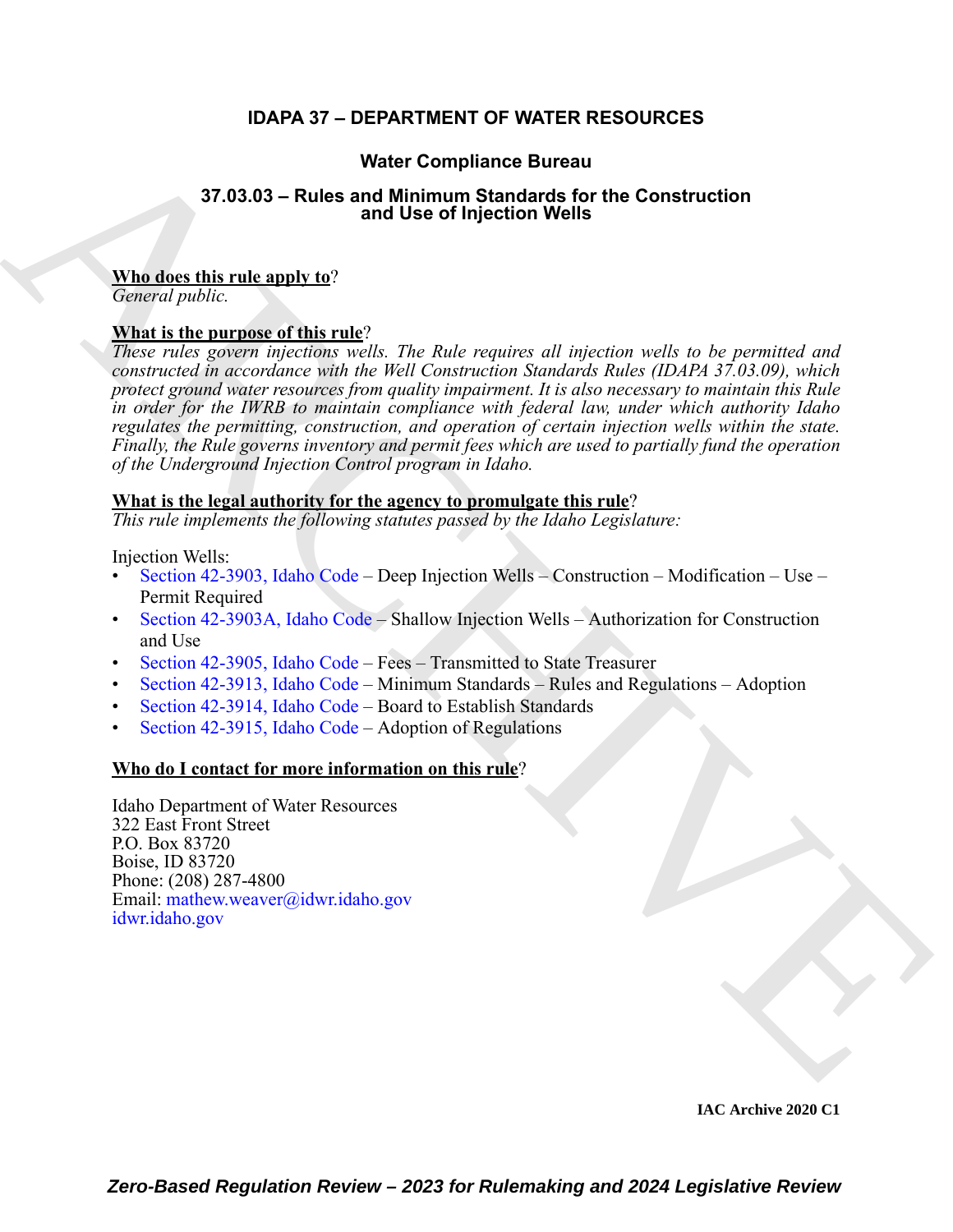# **Table of Contents**

# 37.03.03 - Rules and Minimum Standards for the Construction<br>and Use of Injection Wells

| -24 |
|-----|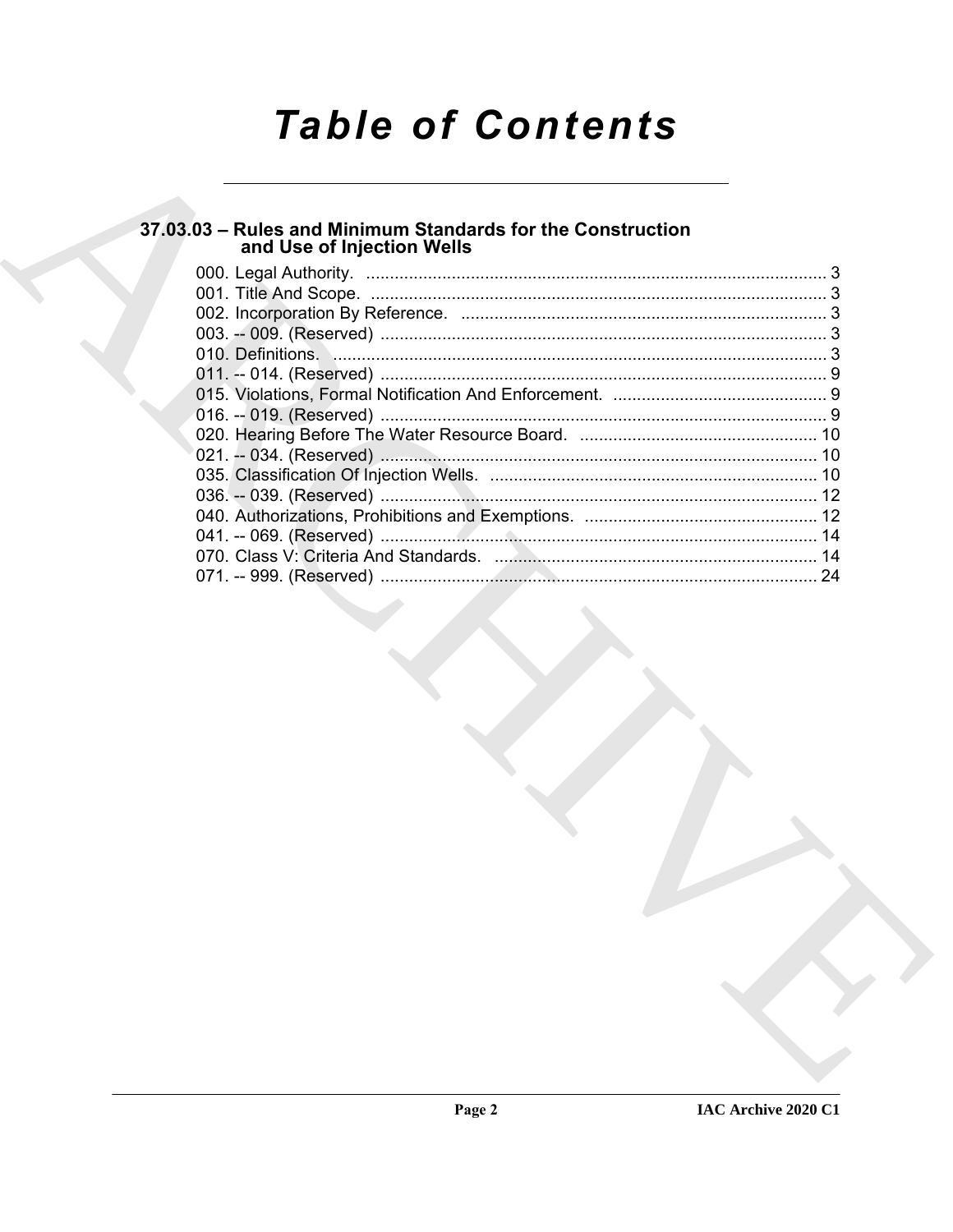#### **37.03.03 – RULES AND MINIMUM STANDARDS FOR THE CONSTRUCTION AND USE OF INJECTION WELLS**

### <span id="page-2-14"></span><span id="page-2-1"></span><span id="page-2-0"></span>**000. LEGAL AUTHORITY.**

This Chapter is adopted under the legal authority of Sections 42-3913, 42-3914, and 42-3915, Idaho Code.

 $(3-20-20)T$ 

### <span id="page-2-15"></span><span id="page-2-2"></span>**001. TITLE AND SCOPE.**

<span id="page-2-18"></span><span id="page-2-17"></span>**01. Title**. These rules are titled IDAPA 37.03.03 "Rules and Minimum Standards for the Construction of Injection Wells." (3-20-20) and Use of Injection Wells."

601. IDENTIFY CHARACTER (1982) and the state of Michael School and 2.914, 42.1994, and 42.3914, kalo Code. (2022)<br>
401. The School and Character is a state of the state of Minimum Scalar for the Contraction<br>
401. The Scho **02. Scope**. These rules and minimum standards are for construction and use of injection wells in the state of Idaho. Upon promulgation, these rules apply to all injection wells (see Rule Subsection 035.01). The construction and use of Class I, III, IV, or VI injection wells are prohibited by these rules. Class IV wells are also prohibited by federal law. These rules and minimum standards for construction and use of injection wells apply to all injection wells in the state of Idaho, except in Indian lands. All injection wells shall be permitted and constructed in accordance with the "Well Construction Standards Rules" found in IDAPA 37.03.09 which are authorized under<br>Section 42-238, Idaho Code. (3-20-20) Section 42-238, Idaho Code.

<span id="page-2-16"></span>**03. Rule Coverage**. In the event that a portion of these rules is less stringent than the minimum requirements for injection wells as established by Federal regulations, the correlative Federal requirement will be used to regulate the injection well. (3-20-20)T

<span id="page-2-19"></span>**04. Variance of Methods**. The Director may approve the use of a different testing method or technology if it is no less protective of human health and the environment, will not allow the migration of injected fluids into a USDW, meets the intent of the rule, and yields information or data consistent with the original method or technology required. A request for review by the Director must be submitted in writing by the applicant, permit holder, or operator and be included with all pertinent information necessary for the Director to evaluate the proposed testing method or technology. (3-20-20)T

#### <span id="page-2-13"></span><span id="page-2-3"></span>**002. INCORPORATION BY REFERENCE.**

**Incorporated Document**. IDAPA 37.03.03 adopts and incorporates by reference those ground water quality standards found in Section 200 of IDAPA 58.01.11, "Ground Water Quality Rule," of the Department of Environmental Quality. (3-20-20)T

**02. Document Availability**. Copies of the incorporated document may be found at the central office of the Idaho Department of Water Resources, 322 East Front Street, Boise, Idaho, 83720-0098 or online through the department or state websites. (3-20-20)T

### <span id="page-2-4"></span>**003. -- 009. (RESERVED)**

#### <span id="page-2-5"></span>**010. DEFINITIONS.**

<span id="page-2-8"></span><span id="page-2-6"></span>**01. Abandonment**. See "permanent decommission. (3-20-20)T

<span id="page-2-10"></span><span id="page-2-9"></span><span id="page-2-7"></span>**02.** Abandoned Well. See "permanent decommission". (3-20-20)T

**03. Agricultural Runoff Waste**. Excess surface water from agricultural fields generated during any agricultural operation, including runoff of irrigation tail water, as well as natural drainage resulting from precipitation, snowmelt, and floodwaters, and is identical to the statutory phrase "irrigation waste water" found in Idaho Code 42-3902. Idaho Code 42-3902.

**04.** Applicant. Any owner or operator submitting an application for permit to construct, modify or an injection well to the Director of the Department of Water Resources. (3-20-20)<sup>T</sup> maintain an injection well to the Director of the Department of Water Resources.

<span id="page-2-11"></span>**05. Application**. The standard Department forms for applying for a permit, including any additions, revisions or modifications to the forms. (3-20-20)T

<span id="page-2-12"></span>**06. Aquifer**. Any formation that will yield water to a well in sufficient quantities to make production of water from the formation reasonable for a beneficial use, except when the water in such formation results solely from fluids deposited through an injection well. (3-20-20)T (3-20-20)T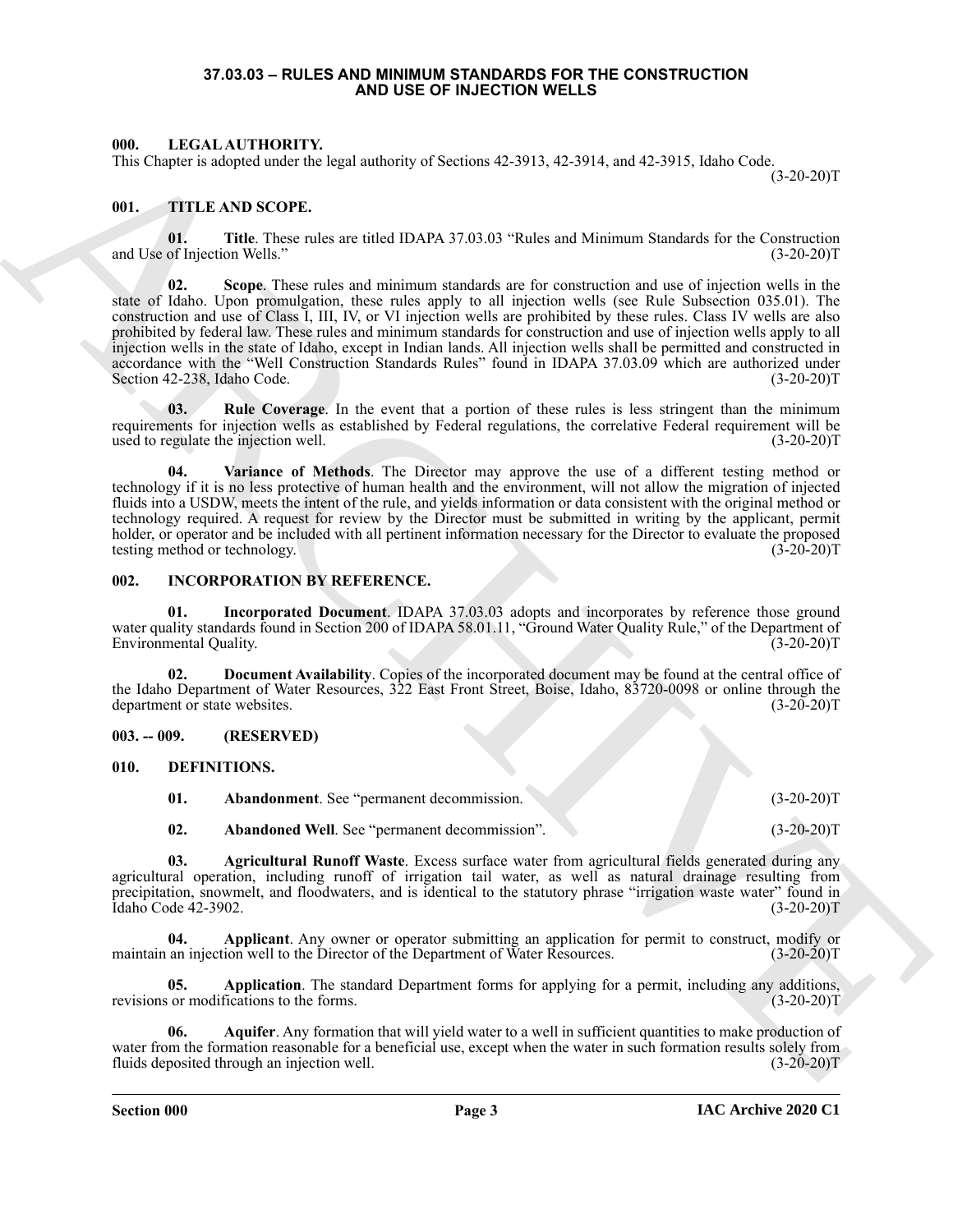**Construction of Water Resources**<br> **Corine Construction & Use of hydroids** Variation Correlation Correlation Correlation Correlation Correlation Correlation Correlation Correlation Correlation Correlation Correlation Corr **07. Beneficial Use**. One (1) or more of the recognized beneficial uses of water including but not limited to, domestic, municipal, irrigation, hydropower generation, industrial, commercial, recreation, aquifer recharge and storage, stockwatering and fish propagation uses, as well as other uses which provide a benefit to the user of the water as determined by the Director. Industrial use as used for purposes of these rules includes, but is not limited to, manufacturing, mining and processing uses of water. (3-20-20)T

<span id="page-3-1"></span><span id="page-3-0"></span>**Best Management Practice (BMP)**. A practice or combination of practices that are more effective than other techniques at preventing or reducing contamination of ground water and surface water by injection well operation. (3-20-20)T

<span id="page-3-2"></span>**09. Casing**. A pipe or tubing of appropriate material, of varying diameter and weight, lowered into a borehole during or after drilling in order to support the sides of the hole and thus prevent the walls from caving, to prevent loss of drilling fluid into porous ground, or to prevent water, gas, or other fluid from entering or leaving the  $hole.$  (3-20-20)T

<span id="page-3-3"></span>**10. Cementing**. The operation whereby a cement slurry is pumped into a drilled hole and/or forced behind the casing. (3-20-20)T

<span id="page-3-4"></span>**11. Cesspool**. An injection well that receives sanitary waste without benefit of a treatment system or treatment device such as a septic tank. Cesspools sometimes have open bottom and/or perforated sides. (3-20-20)T

<span id="page-3-5"></span>**12. Coliform Bacteria**. All of the aerobic and facultative anaerobic, gram-negative, non-spore forming, rod-shaped bacteria that either ferment lactose broth with gas formation within forty-eight (48) hours at thirty-five degrees Celsius (35C), or produce a dark colony with a metallic sheen within twenty-four (24) hours on an Endo-type medium containing lactose. (3-20-20) Endo-type medium containing lactose.

**13. Confining Bed**. A body of impermeable or distinctly less permeable material stratigraphically adjacent to one (1) or more aquifers.  $(3-20-20)$ T

<span id="page-3-7"></span><span id="page-3-6"></span>**14. Construct**. To create a new injection well or to convert any structure into an injection well.  $(3-20-20)T$ 

<span id="page-3-9"></span><span id="page-3-8"></span>**15. Contaminant**. Any physical, chemical, biological, or radiological substance or matter. (3-20-20)T

**16.** Contamination. The introduction into the natural ground water of any physical, chemical, or radioactive material that may: (3-20-20) biological, or radioactive material that may:

Cause a violation of Idaho Ground Water Quality Standards found in IDAPA 58.01.11 "Ground le" or the federal drinking water quality standards, whichever is more stringent; or (3-20-20)<sup>T</sup> Water Quality Rule" or the federal drinking water quality standards, whichever is more stringent; or

**b.** Adversely affect the health of the public; or (3-20-20)T

**c.** Adversely affect a designated or beneficial use of the State's ground water. Contamination includes the introduction of heated or cooled water into the subsurface that will alter the ground water temperature and render<br>the local ground water less suitable for beneficial use. (3-20-20) the local ground water less suitable for beneficial use.

<span id="page-3-11"></span><span id="page-3-10"></span>**17. Conventional Mine**. An open pit or underground excavation for the production of minerals.  $(3-20-20)T$ 

**18. Decommission**. To remove a well from operation such that injection through the well is not possible. See "permanent decommission" and "unauthorized decommission". (3-20-20)T

<span id="page-3-13"></span><span id="page-3-12"></span>**19. DEQ**. The Idaho Department of Environmental Quality. (3-20-20)T

**20. Deep Injection Well**. An injection well which is more than eighteen (18) feet in vertical depth below land surface. (3-20-20)T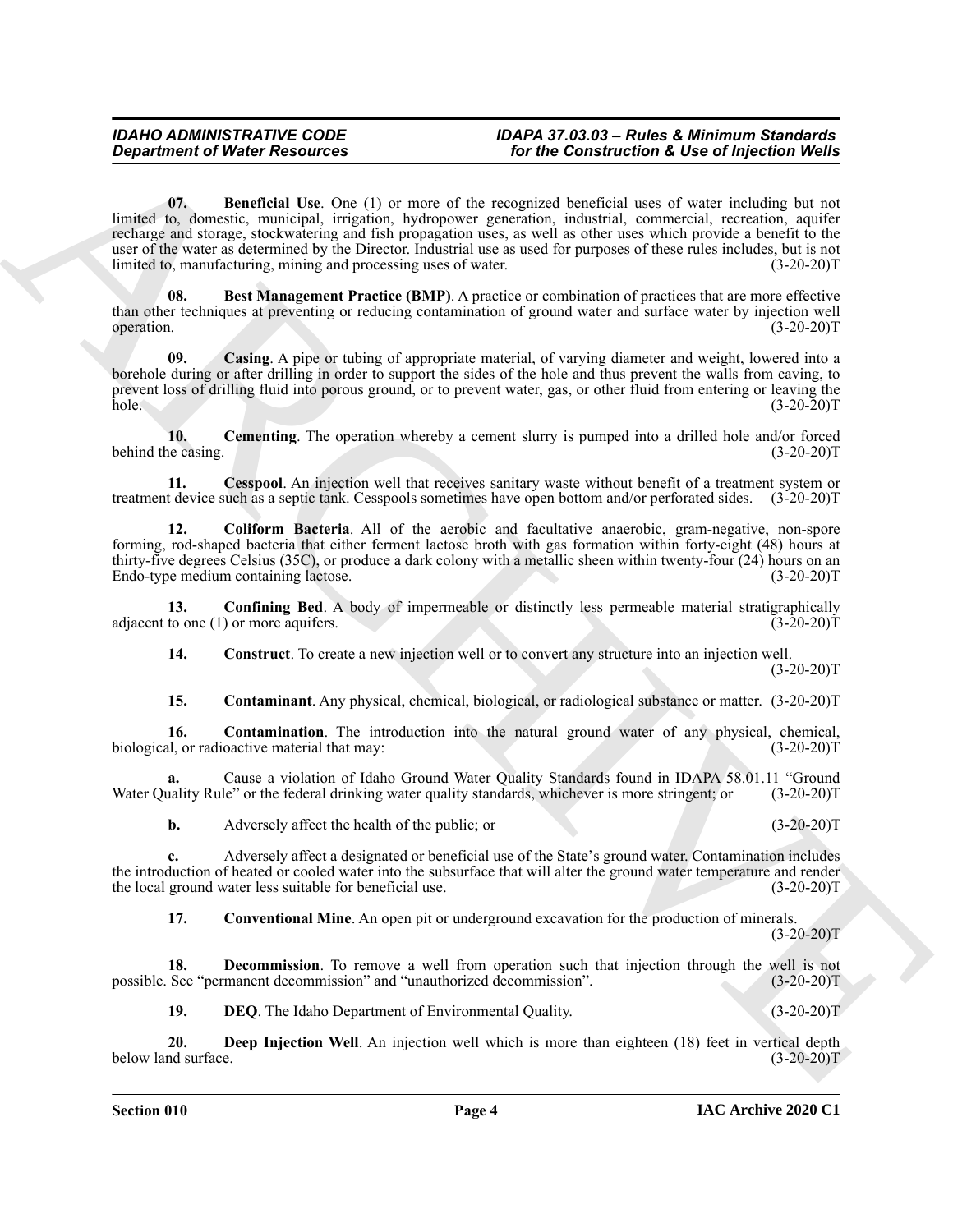<span id="page-4-0"></span>**21. Department**. The Idaho Department of Water Resources. (3-20-20)T

<span id="page-4-1"></span>**22. Director**. The Director of the Idaho Department of Water Resources. (3-20-20)T

<span id="page-4-3"></span><span id="page-4-2"></span>**23. Disposal Well**. A well used for the disposal of waste into a subsurface stratum. (3-20-20)T

**24. Draft Permit**. A prepared document indicating the Director's tentative decision to issue or deny, modify, revoke and reissue, terminate, or reissue a "permit." Permit conditions, compliance schedules, and monitoring requirements are typically included in a "draft permit". A notice of intent to terminate a permit, and a notice of intent to deny a permit are types of "draft permits." A denial of a request for modification, revocation and<br>reissuance, or termination is not a "draft permit." (3-20-20) reissuance, or termination is not a "draft permit."

<span id="page-4-4"></span>**25. Drilling Fluid**. Any number of liquid or gaseous fluids and mixtures of fluids and solids (such as solid suspensions, mixtures and emulsions of liquids, gases, and solids) used in operations to drill boreholes into the  $\text{earth.}$  (3-20-20)T

<span id="page-4-6"></span><span id="page-4-5"></span>**26. Drywell**. An injection well completed above the water table so that its bottom and sides are typically dry except when receiving fluids. (3-20-20)T

**Contained of Water Resources To the Contained of Lyres** Contained Contained Contained Contained Contained Contained Contained Contained Contained Contained Contained Contained Contained Contained Contained Contained Co **27. Endangerment**. Injection of any fluid which exceeds Idaho ground water quality standards, or federal drinking water quality standards, whichever is more stringent, that may result in the presence of any contaminant in ground water which supplies or can reasonably be expected to supply any public or non-public water system, and if the presence of such contaminant may result in such a system not complying with any ground water quality standard or may otherwise adversely affect the health of persons or result in a violation of ground water quality standards that would adversely affect beneficial uses. (3-20-20)T

**28. Exempted Aquifer**. An "aquifer" or its portion that meets the criteria in the definition of USDW but which has been recategorized as "other" according to the procedures in IDAPA 58.01.11 "Ground Water Quality  $Rule"$ .  $(3-20-20)T$ 

<span id="page-4-9"></span><span id="page-4-8"></span><span id="page-4-7"></span>**29. Existing Injection Well**. An "injection well" other than a "new injection well." (3-20-20)T

**30. Experimental Technology**. A technology which has not been proven feasible under the conditions it is being tested. (3-20-20) in which it is being tested.

**31. Facility or Activity**. Any UIC "injection well," or another facility or activity that is subject to regulation under the UIC program. (3-20-20)T

<span id="page-4-13"></span><span id="page-4-12"></span><span id="page-4-11"></span><span id="page-4-10"></span>**32.** Fault. A surface or zone of rock fracture along which there has been displacement. (3-20-20)T

**33. Flow Rate**. The volume per time unit given to the flow of gases or other fluid substance which emerges from an orifice, pump, turbine or passes along a conduit or channel. (3-20-20) (3-20-20)

**34.** Fluid. Any material or substance which flows or moves, whether in a semisolid, liquid, sludge, or any other form or state. (3-20-20) gaseous or any other form or state.

<span id="page-4-14"></span>**35. Formation**. A body of consolidated or unconsolidated rock characterized by a degree of lithologic homogeneity which is prevailingly, but not necessarily, tabular and is mappable on the earth's surface or traceable in the subsurface. (3-20-20) the subsurface.

<span id="page-4-15"></span>**36. Generator**. Any person, by site location, whose act or process produces hazardous waste identified or listed in 40 CFR part 261. (3-20-20)T

<span id="page-4-16"></span>**37.** Ground Water. Any water that occurs beneath the surface of the earth in a saturated formation of rock or soil.  $(3-20-20)T$ rock or soil.  $(3-20-20)T$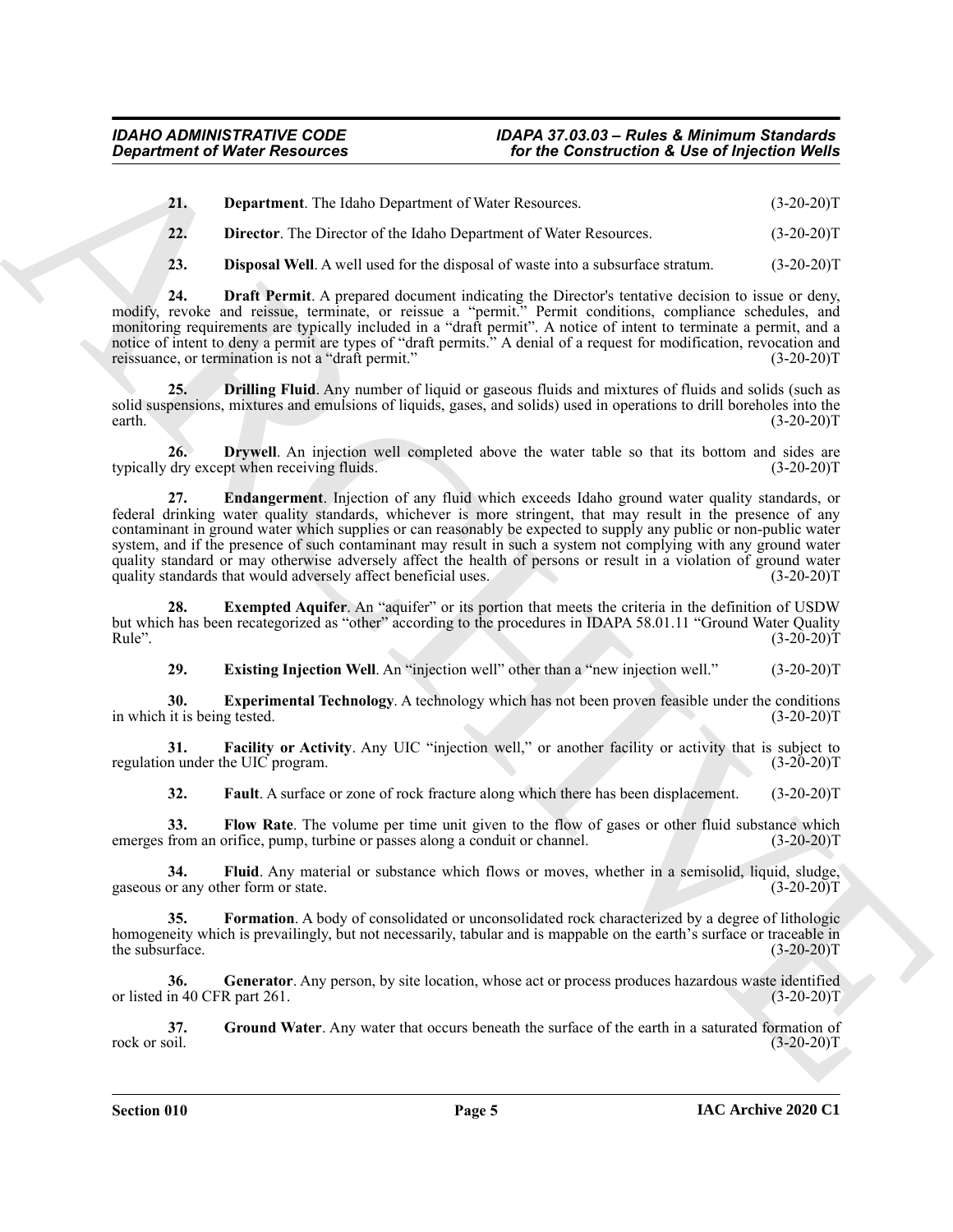<span id="page-5-0"></span>**38. Ground Water Quality Standards**. Standards found in IDAPA 58.01.11, "Ground Water Quality ection 200. (3-20-20)T Rule," Section 200.

<span id="page-5-1"></span>**39. Hazardous Waste**. Any substance defined by IDAPA 58.01.05, "Rules and Standards for Hazardous Waste." (3-20-20)T

<span id="page-5-3"></span>**40. Indian Lands**. "Indian Country" as defined in 18 U.S.C. 1151. That section defines Indian Country as:  $(3-20-20)$ T

**a.** All land within the limits of any Indian reservation under the jurisdiction of the United States government, notwithstanding the issuance of any patent, and, including rights-of-way running through the reservation; (3-20-20)T

**b.** All dependent Indian communities within the borders of the United States whether within the original or subsequently acquired territory thereof, and whether within or without the limits of a State; and

 $(3-20-20)T$ 

<span id="page-5-4"></span>**c.** All Indian allotments, the Indian titles to which have not been extinguished, including rights-ofway running through the same. (3-20-20)T

**Experimental Weiter Resolution 3.** The Histophone Continues and the *China Continues Continues Continues* Continues Continues Continues Continues Continues Continues Continues Continues Continues Continues Continues Cont **41. Individual Subsurface Sewage Disposal System**. For the purpose of these rules, any standard or alternative disposal system which injects sanitary waste from single family residential septic systems, or nonresidential septic systems which are used solely for the disposal of sanitary waste and have the capacity to serve fewer than twenty (20) people a day. (3-20-20)T

**42. Improved Sinkhole**. A naturally occurring karst depression or other natural crevice found in volcanic terrain and other geologic settings which have been modified by man for the purpose of directing and emplacing fluids into the subsurface. (3-20-20) emplacing fluids into the subsurface.

<span id="page-5-6"></span><span id="page-5-5"></span><span id="page-5-2"></span>**43. Injection**. The subsurface emplacement of fluids through an injection well. (3-20-20)T

**44. Injection Well**. Any feature that is operated to allow injection which also meets at least one (1) of the following criteria:  $(3-20-20)T$ 

**a.** A bored, or driven shaft whose depth is greater than the largest surface dimension; (3-20-20)T

**b.** A dug hole whose depth is greater than the largest surface dimension; (3-20-20)T

|  | An improved sinkhole; or |  |  | $(3-20-20)T$ |
|--|--------------------------|--|--|--------------|
|--|--------------------------|--|--|--------------|

<span id="page-5-7"></span>**d.** A subsurface fluid distribution system. (3-20-20)T

**45. Injection Zone**. A geological "formation", or those sections of a formation receiving fluids an "injection well." (3-20-20) through an "injection well."

<span id="page-5-9"></span><span id="page-5-8"></span>**46. IWRB**. Idaho Water Resource Board. (3-20-20)T

**47. Large Capacity Cesspools**. Any cesspool used by a multiple dwelling, community or regional system for the disposal of sanitary wastes (for example: a duplex or an apartment building) or any cesspool used by or intended to be used by twenty (20) or more people per day (for example: a rest stop, campground, restaurant or church).  $(3-20-20)T$ 

<span id="page-5-10"></span>**48. Large Capacity Septic System**. Class V wells that are used to inject sanitary waste through a septic tank and do not meet the criteria of an individual subsurface sewage disposal system. (3-20-20)T

<span id="page-5-11"></span>**Maintain**. To allow, either expressly or by implication, an injection well to exist in such condition as to accept or be able to accept fluids. Unless a well has been permanently decommissioned pursuant to the criteria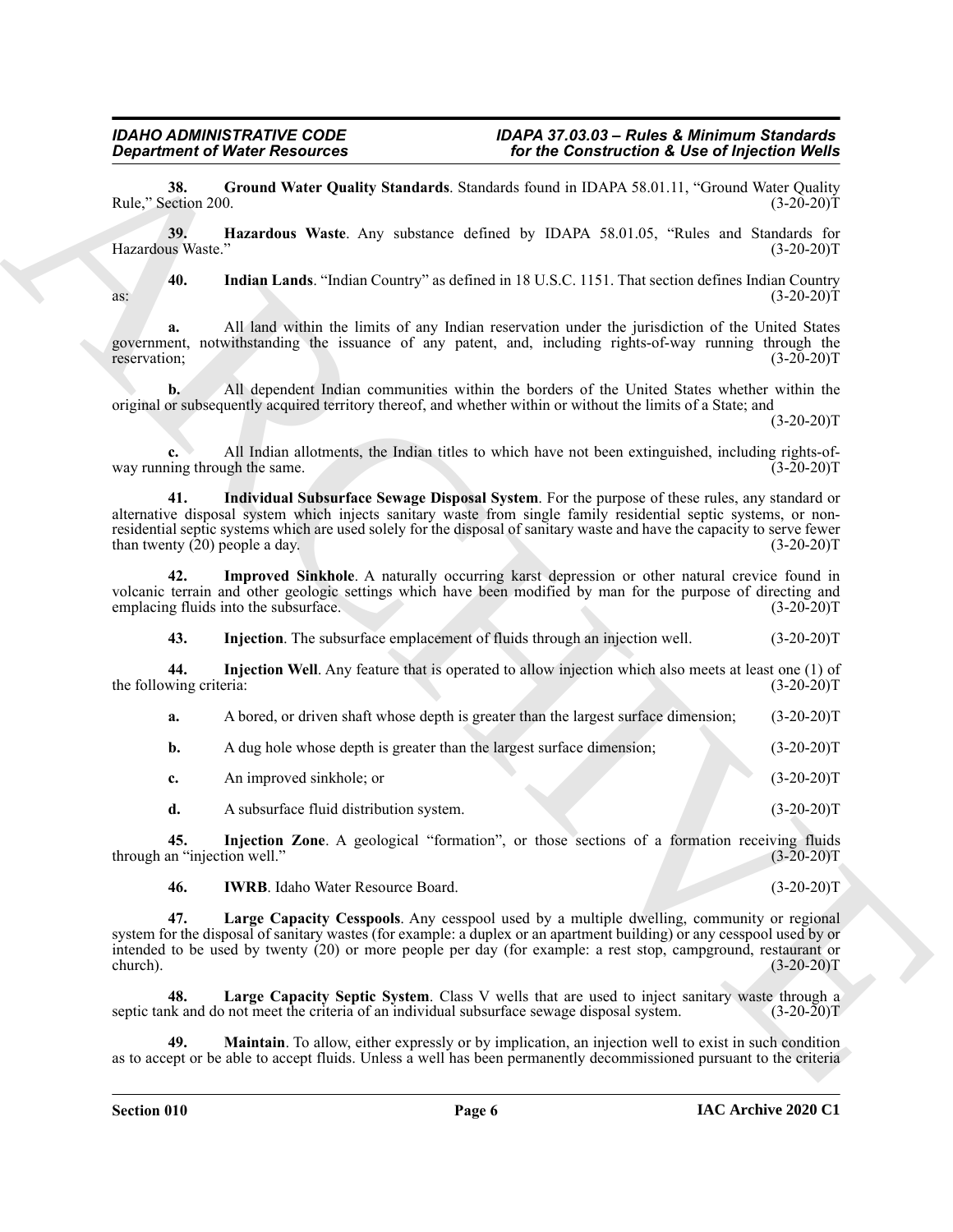contained in these rules it is considered to be capable of accepting fluids. (3-20-20)T

<span id="page-6-0"></span>**50. Modify**. To alter the construction of an injection well, but does not include cleaning or redrilling as which neither deepen nor increase the dimensions of the well. (3-20-20) operations which neither deepen nor increase the dimensions of the well.

<span id="page-6-1"></span>**51. Motor Vehicle Waste Disposal Wells**. Injection wells that receive or have received fluids from vehicle repair or maintenance activities, such as an auto body repair shop, automotive repair shop, new and used car dealership, specialty repair shop (transmission and muffler repair shop), or any facility that does any vehicular repair work.  $(3-20-20)T$ 

<span id="page-6-2"></span>**52.** New Injection Well. An "injection well" which began to be used for injection after a UIC program tate applicable to the well is approved or prescribed. (3-20-20) for the State applicable to the well is approved or prescribed.

**Open-Loop Heat Pump Return Wells**. Injection wells that receive surface water or ground water that has been passed through a heat exchange system for cooling or heating purposes. (3-20-20)T

<span id="page-6-5"></span><span id="page-6-4"></span><span id="page-6-3"></span>**54. Operate**. To allow fluids to enter an injection well by action or inaction of the operator. (3-20-20)T

**55. Operator**. Any individual, group of individuals, partnership, company, corporation, municipality, county, state agency, taxing district, federal agency or other entity that operates or proposes to operate any injection well.  $(3-20-20)T$ 

**56. Owner**. Any individual, group of individuals, partnership, company, corporation, municipality, county, state agency, taxing district, federal agency or other entity owning land on which any injection well exists or is proposed to be constructed. (3-20-20)T

<span id="page-6-9"></span><span id="page-6-8"></span><span id="page-6-7"></span><span id="page-6-6"></span>**57. Packer**. A device lowered into a well to produce a fluid-tight seal. (3-20-20)T

**58. Perched Aquifer**. Ground water separated from an underlying main body of ground water by an unsaturated zone. (3-20-20)T

*Given* of Water Resources<br>
continue that we have a matter of the Construction **K**  $B$  is construction **C** is construction to the construction  $B$  is construction of the construction  $B$  is constructed to the constructi **59. Permanent Decommission**. The discontinuance of use of an injection well in a method approved by the Director such that the injection well no longer has the capacity to inject fluids and the upward or downward migration of fluid is prevented. This also includes the disposal and proper management of any soil, gravel, sludge, liquids, or other materials removed from or adjacent to the injection well in accordance with all applicable Federal, State, and local regulations and requirements. (3-20-20)T

<span id="page-6-12"></span><span id="page-6-11"></span><span id="page-6-10"></span>**60. Permit**. An authorization, license, or equivalent control document issued by the Department.

 $(3-20-20)T$ 

**61. Person**. Any individual, association, partnership, firm, joint stock company, trust, political subdivision, public or private corporation, state or federal governmental department, agency or instrumentality, or any other legal entity which is recognized by law. (3-20-20) T

**62.** Point of Beneficial Use. The top or surface of a USDW, directly below an injection well, where available for a beneficial use. (3-20-20) water is available for a beneficial use.

<span id="page-6-13"></span>**63. Point of Diversion for Beneficial Use**. A location such as a producing well or spring where ground water is taken under control and diverted for a beneficial use. (3-20-20)T

**64. Point of Injection**. The last accessible sampling point prior to waste being released into the subsurface environment through an injection well. For example, the point of injection for a Class V septic system might be the distribution box. For a drywell, it is likely to be the well bore itself.  $(3-20-20)T$ 

- <span id="page-6-15"></span><span id="page-6-14"></span>**65.** Pressure. The total load or force per unit area acting on a surface.  $(3-20-20)T$
- <span id="page-6-16"></span>**66. Radioactive Material**. Any material, solid, liquid or gas which emits radiation spontaneously.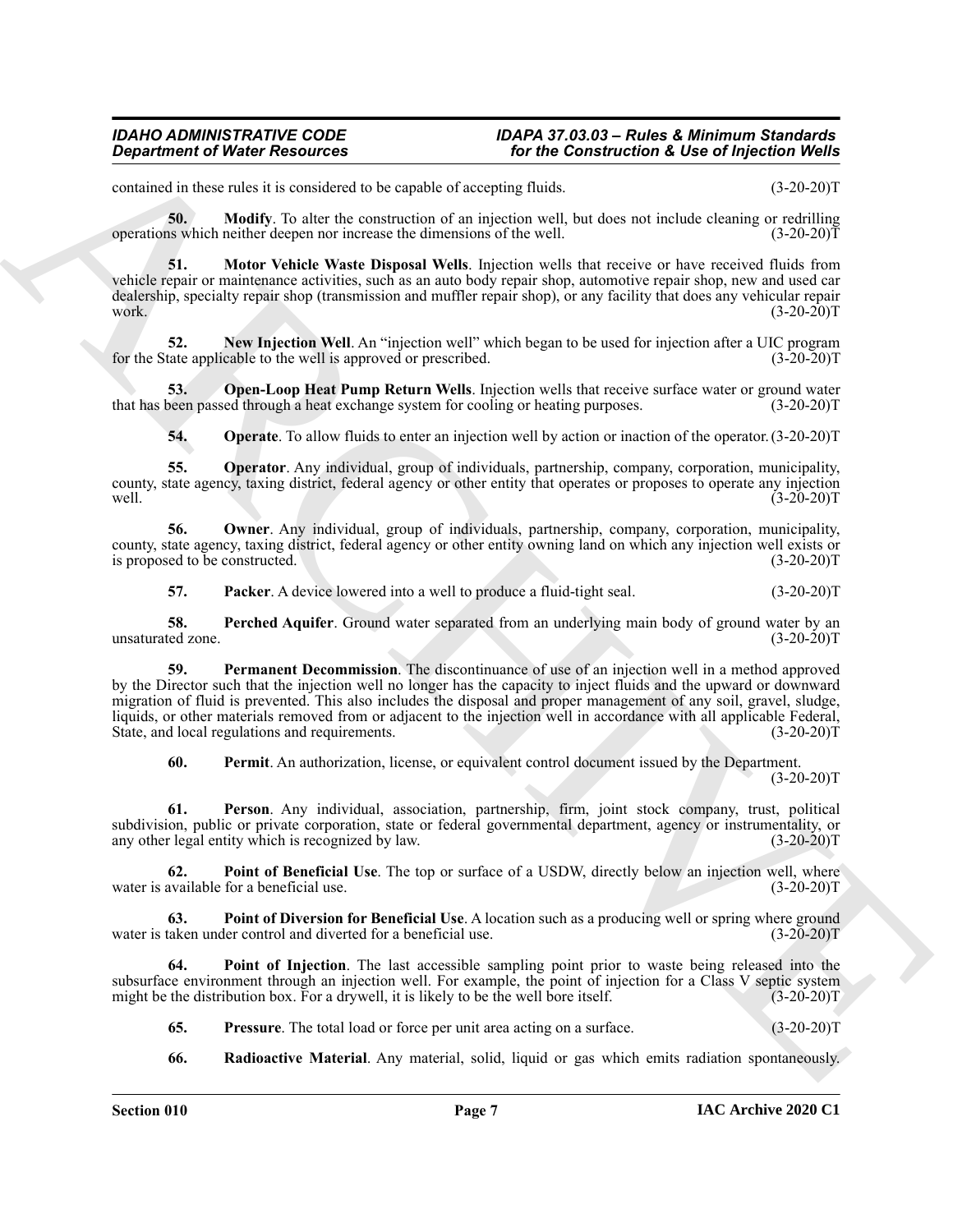<span id="page-7-0"></span>Radioactive geologic materials occurring in their natural state are not included. (3-20-20)T

**67. Radioactive Waste**. Any fluid which contains radioactive material in concentrations which exceed those established for discharges to water in an unrestricted area by 10 CFR 20.1302.(b)(2)(i) and Table 2 in Appendix B of 10 CFR 20. (3-20-20)T

<span id="page-7-1"></span>**68.** RCRA. The Solid Waste Disposal Act as amended by the Resource Conservation and Recovery Act of 1976. (3-20-20) Act of 1976.  $(3-20-20)T$ 

<span id="page-7-2"></span>**69. Remediation Project**. Use of an injection well for the removal, treatment or isolation of a contaminant from ground water through actions or the removal or treatment of a contaminant in ground water as approved by the Director. (3-20-20)T

<span id="page-7-3"></span>**70. Residential (Domestic) Activities**. Human activities that generate liquid or solid waste in any public, private, industrial, commercial, municipal, or other facility. (3-20-20)T

<span id="page-7-4"></span>**71. Sanitary Waste**. Any fluid generated through residential (domestic) activities, such as food preparation, cleaning and personal hygiene. This term does not include industrial, municipal, commercial, or other non-residential process fluids. (3-20-20)T

<span id="page-7-5"></span>**72.** Schedule of Compliance. A schedule of remedial measures including an enforceable sequence of r operations leading to compliance with the standards. (3-20-20)<sup>T</sup> actions or operations leading to compliance with the standards.

<span id="page-7-6"></span>**73. Septic System**. An injection well that is used to inject sanitary waste below the surface. A septic system is typically comprised of a septic tank and subsurface fluid distribution system or disposal system.(3-20-20)T

<span id="page-7-7"></span>**74. Shallow Injection Well**. An injection well which is less than or equal to eighteen (18) feet in depth below land surface. (3-20-20) vertical depth below land surface.

**75.** Site. The land or water area where any "facility or activity" is physically located or conducted, gadiacent land used in connection with the facility or activity. (3-20-20)<sup>T</sup> including adjacent land used in connection with the facility or activity.

<span id="page-7-11"></span><span id="page-7-10"></span><span id="page-7-9"></span><span id="page-7-8"></span>**76. State**. The state of Idaho. (3-20-20)T

**77. Stratum (plural strata)**. A single sedimentary bed or layer, regardless of thickness, that consists of the same kind of rock material. (3-20-20) generally the same kind of rock material.

**Equivariant of Weiter Resources**<br>
Relationship of the Construction's Live of hydrogen products<br>
Relationship construction in the method and the method in the space of the construction in the space of the space of the spa **78. Subsidence**. The lowering of the natural land surface in response to: Earth movements; lowering of fluid pressure; removal of underlying supporting material by mining or solution of solids, either artificially or from natural causes; compaction due to wetting (Hydrocompaction); oxidation of organic matter in soils; or added load on the land surface. (3-20-20)T

<span id="page-7-12"></span>**79. Subsurface Fluid Distribution System**. An assemblage of perforated pipes, drain tiles, or other similar mechanisms intended to distribute fluids below the surface of the ground.  $(3-20-20)T$ 

<span id="page-7-13"></span>**80. UIC**. The Underground Injection Control program under Part C of the Safe Drinking Water Act, including an "approved State program." (3-20-20) T

**81. Unauthorized Decommission**. The decommissioning of any injection well that has not received the approval of the Department prior to decommissioning, or was not decommissioned in a method approved by the Director. These wells may have to be properly decommissioned when discovered by the Director to ensure that the well prevents commingling of aquifers or is no longer capable of injection. (3-20-20)T

<span id="page-7-16"></span><span id="page-7-15"></span><span id="page-7-14"></span>

| 82. | <b>Underground Injection.</b> See "injection. |  | $(3-20-20)T$ |
|-----|-----------------------------------------------|--|--------------|
|-----|-----------------------------------------------|--|--------------|

**83. Underground Source of Drinking Water (USDW)**. An aquifer or its portion: (3-20-20)T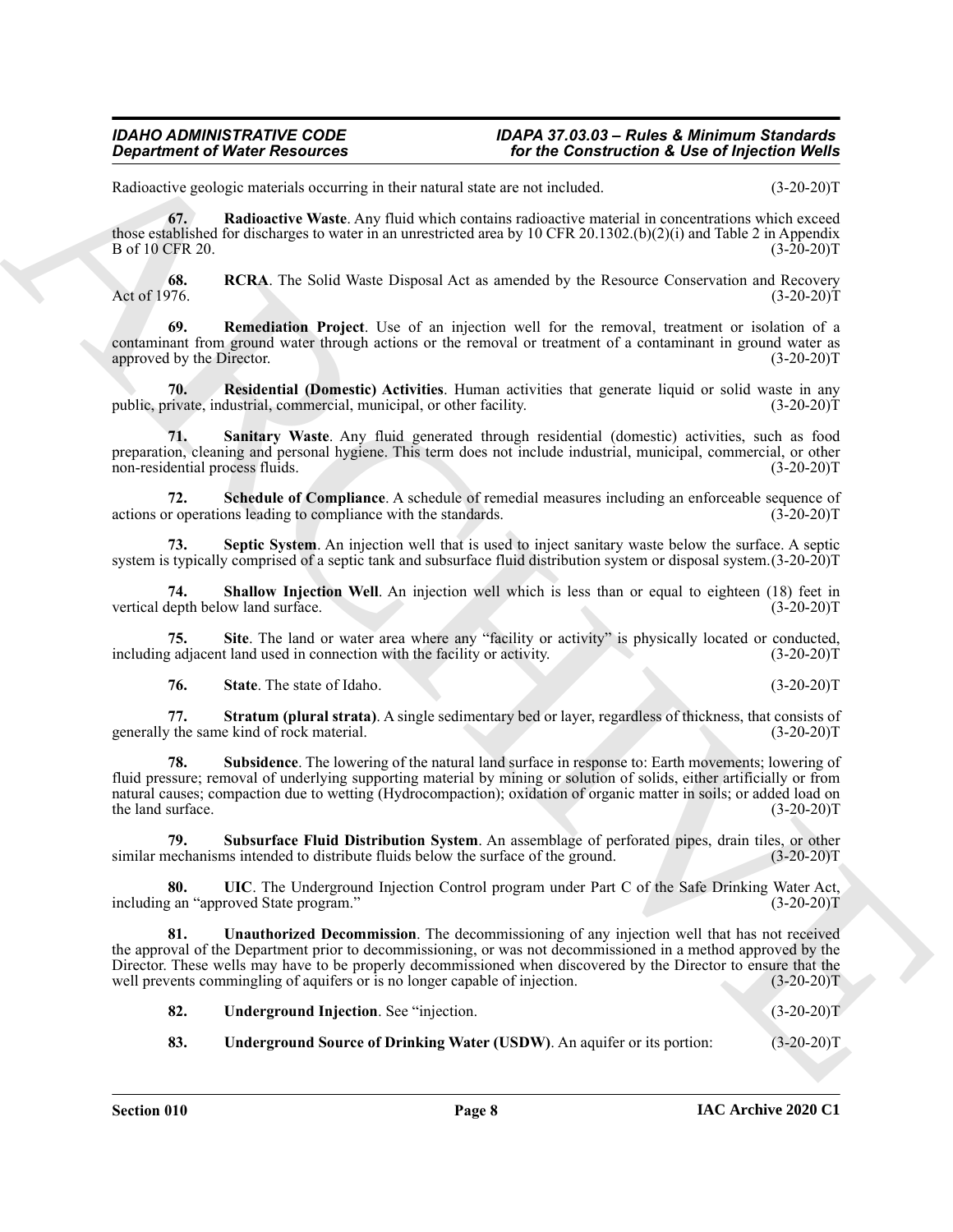|               |                | for the Construction & Use of Injection Wells<br><b>Department of Water Resources</b>                                                                                                                                                                                                                                            |              |
|---------------|----------------|----------------------------------------------------------------------------------------------------------------------------------------------------------------------------------------------------------------------------------------------------------------------------------------------------------------------------------|--------------|
|               | a.             | Which:                                                                                                                                                                                                                                                                                                                           | $(3-20-20)T$ |
|               | 1.             | Supplies any public water system; or                                                                                                                                                                                                                                                                                             | $(3-20-20)T$ |
|               | ii.            | Contains a sufficient quantity of ground water to supply a public water system; or                                                                                                                                                                                                                                               | $(3-20-20)T$ |
|               | (1)            | Currently supplies drinking water for human consumption; or                                                                                                                                                                                                                                                                      | $(3-20-20)T$ |
|               | (2)            | Contains fewer than ten thousand (10,000) mg/l total dissolved solids; and                                                                                                                                                                                                                                                       | $(3-20-20)T$ |
|               | b.             | Which is not an exempted aquifer.                                                                                                                                                                                                                                                                                                | $(3-20-20)T$ |
|               | 84.            | Unreasonable Contamination. Endangerment of a USDW or the health of persons or other<br>beneficial uses by injection. See "endangerment."                                                                                                                                                                                        | $(3-20-20)T$ |
|               | 85.            | Water Quality Standards. Refers to those standards found in Idaho Department of Environmental<br>Quality Rules, IDAPA 58.01.02, "Water Quality Standards" and IDAPA 58.01.11, "Ground Water Quality Rule."                                                                                                                       | $(3-20-20)T$ |
|               | 86.            | Well. For the purposes of these rules, "well" means "injection well."                                                                                                                                                                                                                                                            | $(3-20-20)T$ |
| $011. - 014.$ |                | (RESERVED)                                                                                                                                                                                                                                                                                                                       |              |
| 015.          |                | VIOLATIONS, FORMAL NOTIFICATION AND ENFORCEMENT.                                                                                                                                                                                                                                                                                 |              |
|               | 01.            | Violations. It shall be a violation of these rules for any owner or operator to:                                                                                                                                                                                                                                                 | $(3-20-20)T$ |
|               | a.             | Fail to comply with a permit or authorization, or terms or conditions thereof;                                                                                                                                                                                                                                                   | $(3-20-20)T$ |
|               | $\mathbf{b}$ . | Fail to comply with applicable standards for water quality;                                                                                                                                                                                                                                                                      | $(3-20-20)T$ |
|               | c.             | Fail to comply with any permit application notification or filing requirement;                                                                                                                                                                                                                                                   | $(3-20-20)T$ |
|               | d.             | Knowingly make any false statement, representation or certification in any application, report,<br>document or record filed pursuant to these rules, or terms and conditions of an issued permit;                                                                                                                                | $(3-20-20)T$ |
|               |                | Falsify, tamper with or knowingly render inaccurate any monitoring device or method required to<br>be maintained or utilized by the terms and conditions of an issued permit;                                                                                                                                                    | $(3-20-20)T$ |
|               | f.             | Fail to respond to any formal notification of a violation when a response is required; or (3-20-20)T                                                                                                                                                                                                                             |              |
|               | g.             | Decommission a well in an unauthorized manner.                                                                                                                                                                                                                                                                                   | $(3-20-20)T$ |
|               | 02.            | Additional. It shall be a violation of these rules for any person to construct, operate, maintain,<br>convert, plug, decommission or conduct any other activity in a manner which results or may result in the<br>unauthorized injection of a hazardous waste or of a radioactive waste by an injection well.                    | $(3-20-20)T$ |
|               | 03.            | Formal Notification. Formal notification of violations may be communicated to the owner or<br>operator with a letter, a notice of violation, a compliance or enforcement order or other appropriate means.                                                                                                                       | $(3-20-20)T$ |
|               | 04.            | Enforcement. Violation of any of the provisions of the Injection Well Act (Chapter 39, Title 42,<br>Idaho Code) or of any rule, regulation, standard or criteria pertaining to the Injection Well Act may result in the<br>Director initiating an enforcement action as provided under Chapters 17 and 39, Title 42, Idaho Code. | $(3-20-20)T$ |
|               |                |                                                                                                                                                                                                                                                                                                                                  |              |

<span id="page-8-5"></span><span id="page-8-4"></span><span id="page-8-3"></span>

| 86. | <b>Well.</b> For the purposes of these rules, "well" means "injection well." | $(3-20-20)T$ |
|-----|------------------------------------------------------------------------------|--------------|

### <span id="page-8-0"></span>**011. -- 014. (RESERVED)**

### <span id="page-8-1"></span>**015. VIOLATIONS, FORMAL NOTIFICATION AND ENFORCEMENT.**

<span id="page-8-10"></span><span id="page-8-9"></span><span id="page-8-8"></span><span id="page-8-7"></span><span id="page-8-6"></span><span id="page-8-2"></span>

| -01. | <b>Violations.</b> It shall be a violation of these rules for any owner or operator to: | $(3-20-20)T$ |
|------|-----------------------------------------------------------------------------------------|--------------|
| а.   | Fail to comply with a permit or authorization, or terms or conditions thereof;          | $(3-20-20)T$ |
| b.   | Fail to comply with applicable standards for water quality;                             | $(3-20-20)T$ |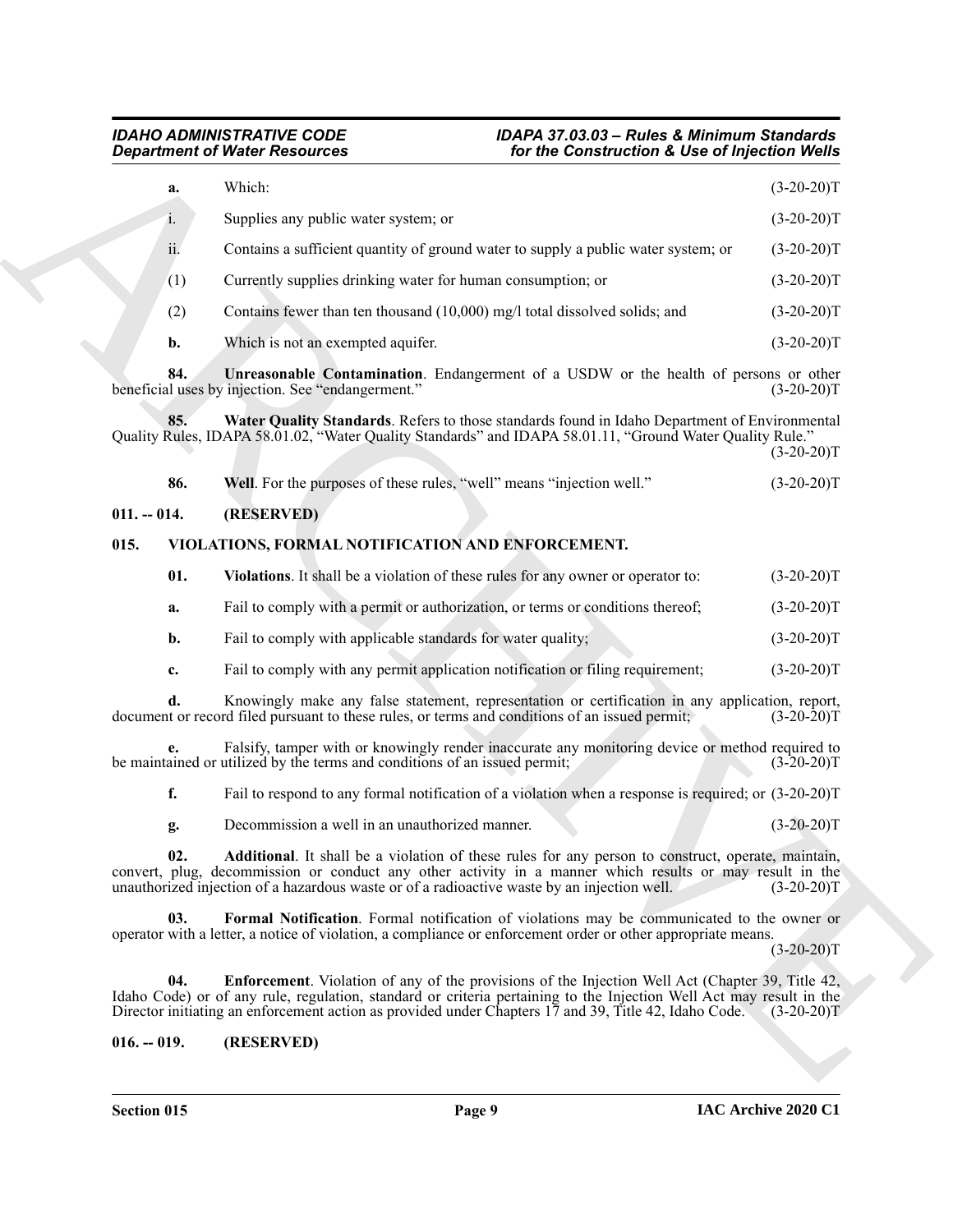### <span id="page-9-4"></span><span id="page-9-0"></span>**020. HEARING BEFORE THE WATER RESOURCE BOARD.**

<span id="page-9-5"></span>**01. General**. All hearings before the IWRB will be conducted in accordance with Chapter 52, Title 67, Idaho Code, at a place convenient to the owner and/or operator. For purposes of such hearings, the IWRB or its designated hearing officer shall have power to administer oaths, examine witnesses, and issue in the name of the said Board subpoenas requiring testimony of witnesses and the production of evidence relevant to any matter in the hearing. Judicial review of the final determination by the IWRB may be secured by the owner by filing a petition for review as prescribed by Chapter 52, Title 67, Idaho Code, in the District Court of the county where the injection well is situated or proposed to be located. The petition for review shall be served upon the Chairman of the IWRB and upon the Attorney General. (3-20-20)T

<span id="page-9-7"></span><span id="page-9-6"></span>**02. Hearings on Conditional Permits, Disapproved Applications, or Petitions for Exemption**. Any owner or operator aggrieved by the approval or disapproval of an application, or by conditions imposed upon a permit, or any person aggrieved by the Director's decision on a petition for exemption under Section 025 of these rules, shall be afforded an opportunity for a hearing before the IWRB or its designated hearing officer. Written notice of such grievance shall be transmitted to the Director within thirty (30) days after receipt of notice of such approval, disapproval or conditional approval. Such hearing shall be held for the purpose of determining whether the permit shall be issued, whether the conditions imposed in a permit are reasonable, whether a change in circumstances warrants a change in conditions imposed in a valid permit, or whether the Director's decision on a petition for exemption should not be changed. (3-20-20)T

**Construction of Nickel Resources**<br> **Construction A. Use of Injection West 2000**<br> **Construction A. Use of Injection West 2000**<br> **Construction 2000**<br> **ARCHIVE CONSTRUCT UNITS (**CONSTRUCT)<br> **ARCHIVE CONSTRUCT UNITS (**CONSTR **03. Hearings on Permit Cancellations**. When the Director has reason to believe the operation of an injection well for which a permit has been issued is interfering with the right of the public to withdraw water for beneficial uses, or is causing unreasonable contamination of a drinking or other ground water source as provided for in Title 42, Chapter 39, Idaho Code, the permit may be canceled by the Director. Prior to the cancellation of such permit there shall be a hearing before the IWRB for the purpose of determining whether or not the permit should be canceled. At such hearing, the Director shall be the complaining party. At least thirty (30) days prior to the hearing, a notice, which shall be in accordance with Chapter 52, Title 67, Idaho Code, shall be sent by certified mail to the owner or operator whose permit is proposed to be canceled. The Board shall affirm, modify, or reject the Director's decision and make its decision in the form of an order to the Director. (3-20-20)T

### <span id="page-9-1"></span>**021. -- 034. (RESERVED)**

### <span id="page-9-3"></span><span id="page-9-2"></span>**035. CLASSIFICATION OF INJECTION WELLS.**

**01. Classification of Injection Wells**. For the purposes of these rules, injection wells are classified as follows: (3-20-20)T

#### **a.** Class I: (3-20-20)T

i. Wells used by generators of hazardous waste or owners or operators of hazardous waste management facilities to inject hazardous waste beneath the lowermost formation containing, within one-quarter (1/ 4) mile of the well bore, an underground source of drinking water. (3-20-20)T

ii. Other industrial and municipal disposal wells which inject fluids beneath the lowermost formation  $ng$ , within one-quarter  $(1/4)$  mile of the well bore, an underground source of drinking water.  $(3-20-20)$ T containing, within one-quarter  $(1/4)$  mile of the well bore, an underground source of drinking water.

Radioactive waste disposal wells which inject fluids below the lowermost formation containing an underground source of drinking water within one-quarter  $(1/4)$  mile of the well bore.  $(3-20-20)T$ 

**b.** Class II. Wells used to inject fluids: (3-20-20)T

i. Which are brought to the surface in connection with natural gas storage operations, or conventional oil or natural gas production and may be commingled with waste waters from gas plants, dehydration stations, or compressor stations which are an integral part of production operations, unless those waters are classified as a hazardous waste at the time of injection.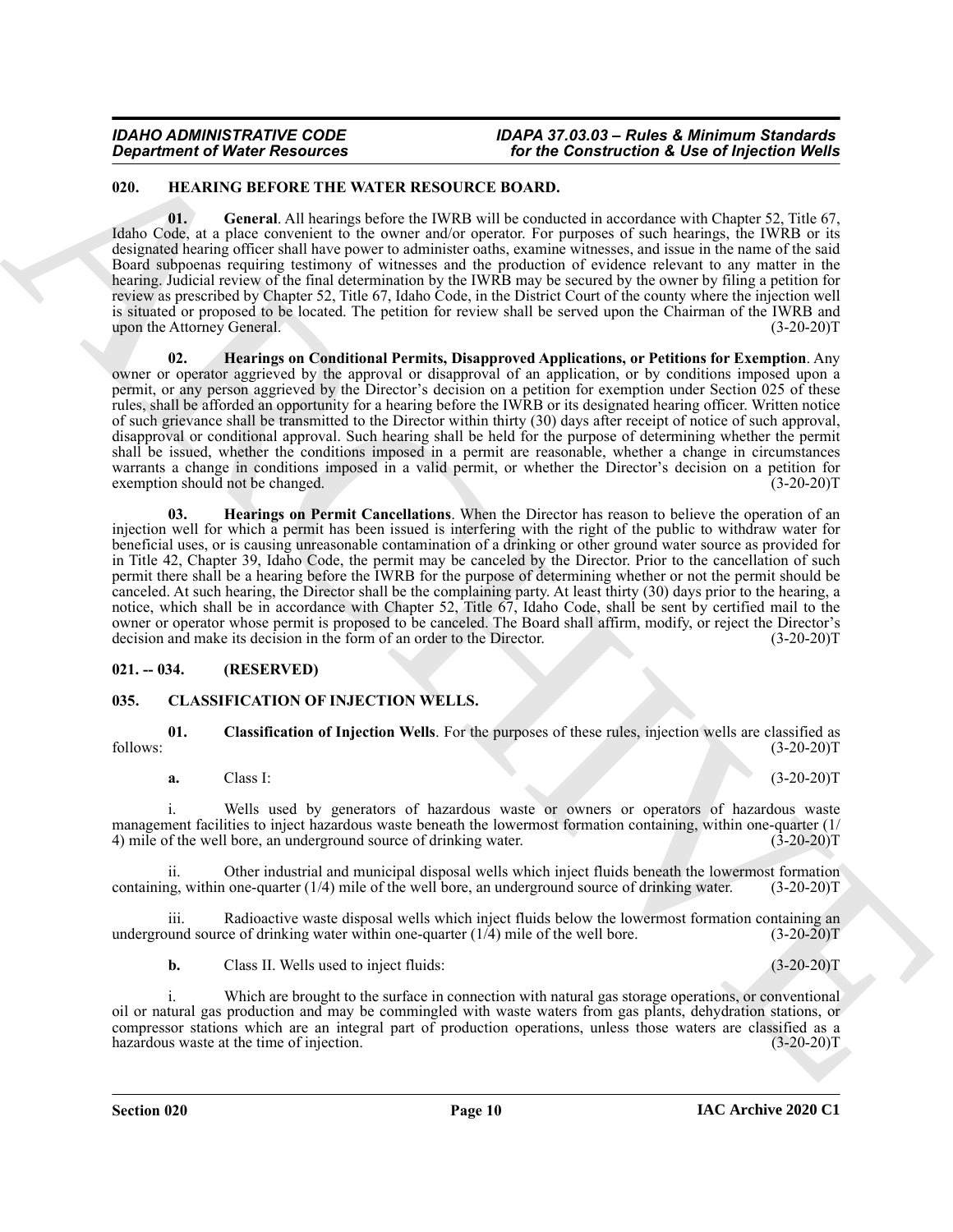| ii.  | For enhanced recovery of oil or natural gas; and                                   | $(3-20-20)T$ |
|------|------------------------------------------------------------------------------------|--------------|
| iii. | For storage of hydrocarbons which are liquid at standard temperature and pressure. | $(3-20-20)T$ |
| c.   | Class III. Wells used to inject fluids for extraction of minerals including:       | $(3-20-20)T$ |
|      | Mining of sulfur by the Frasch process;                                            | $(3-20-20)T$ |

| iii.<br>Solution mining of salts or potash. | $(3-20-20)T$ |
|---------------------------------------------|--------------|
|---------------------------------------------|--------------|

<span id="page-10-0"></span>

| $e_{\cdot}$ | Class V -- All injection wells not included in Classes I, II, III, IV, or VI. |  | $(3-20-20)T$ |
|-------------|-------------------------------------------------------------------------------|--|--------------|
|             | Class VI.                                                                     |  | $(3-20-20)T$ |

|                             | <b>Department of Water Resources</b>                                                 | for the Construction & Use of Injection Wells                                                                                                                                                                                                                                                                                                |              |
|-----------------------------|--------------------------------------------------------------------------------------|----------------------------------------------------------------------------------------------------------------------------------------------------------------------------------------------------------------------------------------------------------------------------------------------------------------------------------------------|--------------|
| ii.                         | For enhanced recovery of oil or natural gas; and                                     |                                                                                                                                                                                                                                                                                                                                              | $(3-20-20)T$ |
| iii.                        |                                                                                      | For storage of hydrocarbons which are liquid at standard temperature and pressure.                                                                                                                                                                                                                                                           | $(3-20-20)T$ |
| c.                          | Class III. Wells used to inject fluids for extraction of minerals including:         |                                                                                                                                                                                                                                                                                                                                              | $(3-20-20)T$ |
| i.                          | Mining of sulfur by the Frasch process;                                              |                                                                                                                                                                                                                                                                                                                                              | $(3-20-20)T$ |
| 11.                         | leaching is included in Class V.                                                     | In situ production of uranium or other metals; this category includes only in-situ production from<br>ore bodies which have not been conventionally mined. Solution mining of conventional mines such as stopes                                                                                                                              | $(3-20-20)T$ |
| iii.                        | Solution mining of salts or potash.                                                  |                                                                                                                                                                                                                                                                                                                                              | $(3-20-20)T$ |
| d.                          | Class IV:                                                                            |                                                                                                                                                                                                                                                                                                                                              | $(3-20-20)T$ |
|                             | underground source of drinking water.                                                | Wells used by generators of hazardous waste or of radioactive waste, by owners or operators of<br>hazardous waste management facilities, or by owners or operators of radioactive waste disposal sites to dispose of<br>hazardous waste or radioactive waste into a formation which within one-quarter $(1/4)$ mile of the well contains an  | $(3-20-20)T$ |
| ii.                         | underground source of drinking water.                                                | Wells used by generators of hazardous waste or of radioactive waste, by owners or operators of<br>hazardous waste management facilities, or by owners or operators of radioactive waste disposal sites to dispose of<br>hazardous waste or radioactive waste above a formation which within one-quarter $(1/4)$ mile of the well contains an | $(3-20-20)T$ |
| iii.                        | contains an aquifer which has been exempted pursuant to Section 025 of these rules). | Wells used by generators of hazardous waste or owners or operators of hazardous waste<br>management facilities to dispose of hazardous waste, which cannot be classified under Subparagraphs 035.01.a.i. or<br>035.01.d.i. or 035.01.d.ii. of this rule (e.g., wells used to dispose of hazardous waste into or above a formation which      | $(3-20-20)T$ |
| e.                          | Class V -- All injection wells not included in Classes I, II, III, IV, or VI.        |                                                                                                                                                                                                                                                                                                                                              | $(3-20-20)T$ |
| f.                          | Class VI.                                                                            |                                                                                                                                                                                                                                                                                                                                              | $(3-20-20)T$ |
|                             | beneath the lowermost formation containing a USDW; or                                | Wells that are not experimental in nature that are used for geologic sequestration of carbon dioxide                                                                                                                                                                                                                                         | $(3-20-20)T$ |
| 11.                         | injection depth requirements pursuant to requirements at 40 CFR Section 146.95; or   | Wells used for geologic sequestration of carbon dioxide that have been granted a waiver of the                                                                                                                                                                                                                                               | $(3-20-20)T$ |
| 111.<br>025 of these rules. |                                                                                      | Wells used for geologic sequestration of carbon dioxide that have received an expansion to the areal<br>extent of an existing Class II enhanced oil recovery or enhanced gas recovery aquifer exemption pursuant to Section                                                                                                                  | $(3-20-20)T$ |
| 02.                         | Subclassification. Class V wells are subclassified as follows:                       |                                                                                                                                                                                                                                                                                                                                              | $(3-20-20)T$ |
| a.                          | 5A5-Electric Power Generation.                                                       |                                                                                                                                                                                                                                                                                                                                              | $(3-20-20)T$ |
| b.                          | 5A6-Geothermal Heat.                                                                 |                                                                                                                                                                                                                                                                                                                                              | $(3-20-20)T$ |
| c.                          | 5A7-Heat Pump Return.                                                                |                                                                                                                                                                                                                                                                                                                                              | $(3-20-20)T$ |
|                             | 5A8-Aquaculture Return Flow.                                                         |                                                                                                                                                                                                                                                                                                                                              | $(3-20-20)T$ |
| d.                          |                                                                                      |                                                                                                                                                                                                                                                                                                                                              |              |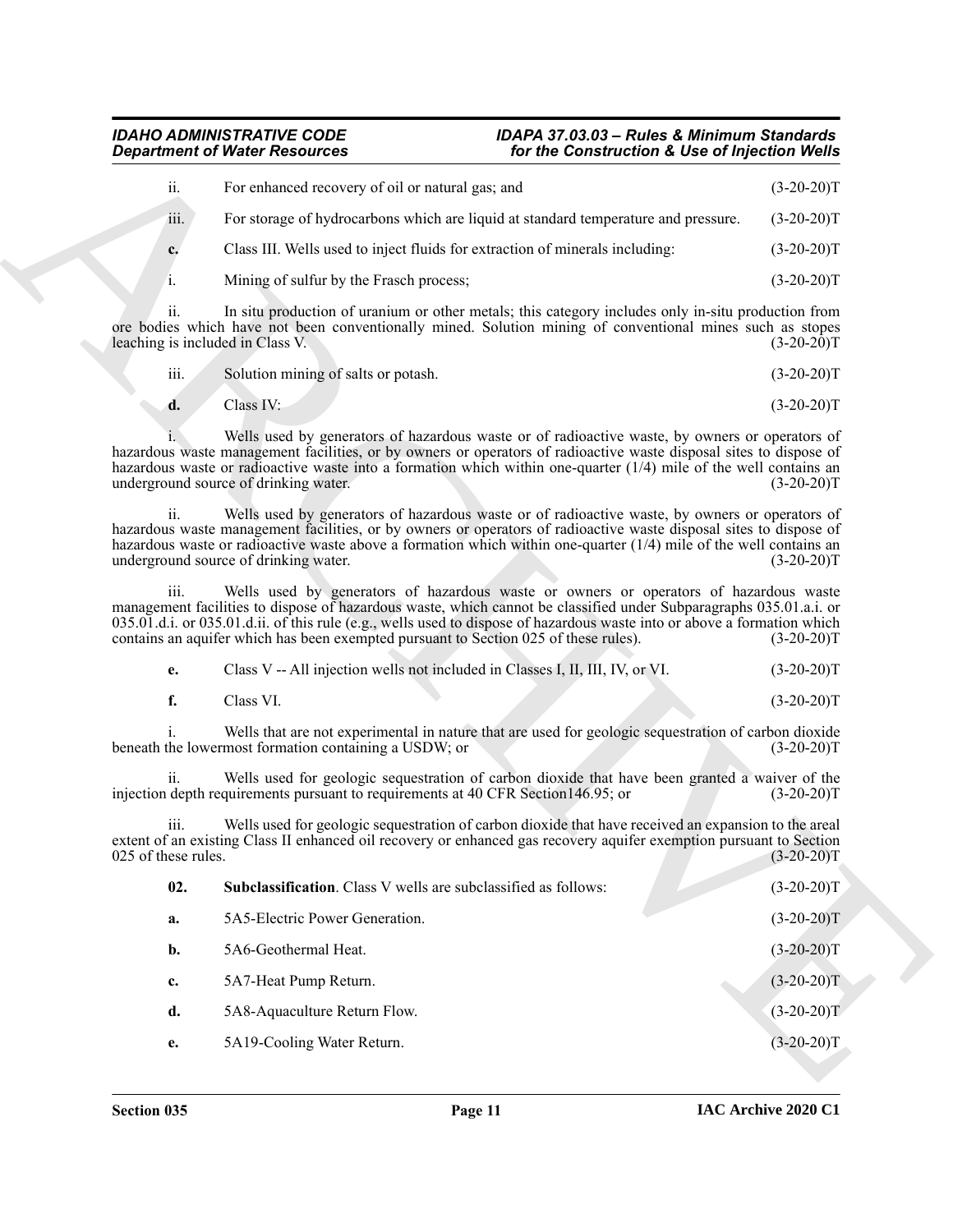| f.<br>g.<br>h.<br>i.<br>j.<br>k.<br>l.<br>m.<br>n.<br>0.<br>p. | 5B22-Saline Water Intrusion Barrier.<br>5D2-Storm Runoff.<br>5D3-Improved Sinkholes.<br>5D4-Industrial Storm Runoff.<br>5F1-Agricultural Runoff Waste.<br>5G30-Special Drainage Water.<br>5N24 <sup>1</sup> -Radioactive Waste Disposal.<br>5R21-Aquifer Recharge.<br>5S23-Subsidence Control.<br>5W9-Untreated Sewage.<br>5W10-Cesspools. | $(3-20-20)T$<br>$(3-20-20)T$<br>$(3-20-20)T$<br>$(3-20-20)T$<br>$(3-20-20)T$<br>$(3-20-20)T$<br>$(3-20-20)T$<br>$(3-20-20)T$<br>$(3-20-20)T$<br>$(3-20-20)T$ |
|----------------------------------------------------------------|--------------------------------------------------------------------------------------------------------------------------------------------------------------------------------------------------------------------------------------------------------------------------------------------------------------------------------------------|--------------------------------------------------------------------------------------------------------------------------------------------------------------|
|                                                                |                                                                                                                                                                                                                                                                                                                                            |                                                                                                                                                              |
|                                                                |                                                                                                                                                                                                                                                                                                                                            |                                                                                                                                                              |
|                                                                |                                                                                                                                                                                                                                                                                                                                            |                                                                                                                                                              |
|                                                                |                                                                                                                                                                                                                                                                                                                                            |                                                                                                                                                              |
|                                                                |                                                                                                                                                                                                                                                                                                                                            |                                                                                                                                                              |
|                                                                |                                                                                                                                                                                                                                                                                                                                            |                                                                                                                                                              |
|                                                                |                                                                                                                                                                                                                                                                                                                                            |                                                                                                                                                              |
|                                                                |                                                                                                                                                                                                                                                                                                                                            |                                                                                                                                                              |
|                                                                |                                                                                                                                                                                                                                                                                                                                            |                                                                                                                                                              |
|                                                                |                                                                                                                                                                                                                                                                                                                                            |                                                                                                                                                              |
|                                                                |                                                                                                                                                                                                                                                                                                                                            | $(3-20-20)T$                                                                                                                                                 |
| q.                                                             | 5W11-Septic Systems (General).                                                                                                                                                                                                                                                                                                             | $(3-20-20)T$                                                                                                                                                 |
| r.                                                             | 5W12-Waste Water Treatment Plant Effluent.                                                                                                                                                                                                                                                                                                 | $(3-20-20)T$                                                                                                                                                 |
| $S_{\bullet}$                                                  | 5W20-Industrial Process Water.                                                                                                                                                                                                                                                                                                             | $(3-20-20)T$                                                                                                                                                 |
| t.                                                             | 5W31-Septic Systems (Well Disposal).                                                                                                                                                                                                                                                                                                       | $(3-20-20)T$                                                                                                                                                 |
| u.                                                             | 5W32-Septic System (Drainfield).                                                                                                                                                                                                                                                                                                           | $(3-20-20)T$                                                                                                                                                 |
| $\mathbf{V}_{\bullet}$                                         | 5X13-Mine Tailings Backfill.                                                                                                                                                                                                                                                                                                               | $(3-20-20)T$                                                                                                                                                 |
| W.                                                             | 5X14-Solution Mining.                                                                                                                                                                                                                                                                                                                      | $(3-20-20)T$                                                                                                                                                 |
| X.                                                             | 5X15-In-Situ Fossil Fuel Recovery.                                                                                                                                                                                                                                                                                                         | $(3-20-20)T$                                                                                                                                                 |
| <b>y.</b>                                                      | 5X16-Spent Brine Return Flow.                                                                                                                                                                                                                                                                                                              | $(3-20-20)T$                                                                                                                                                 |
| Z.                                                             | 5X25-Experimental Technology.                                                                                                                                                                                                                                                                                                              | $(3-20-20)T$                                                                                                                                                 |
| aa.                                                            | 5X26-Aquifer Remediation.                                                                                                                                                                                                                                                                                                                  | $(3-20-20)T$                                                                                                                                                 |
| bb.                                                            | 5X27-Other Wells.                                                                                                                                                                                                                                                                                                                          | $(3-20-20)T$                                                                                                                                                 |
| cc.                                                            | 5X28 <sup>1</sup> -Motor Vehicle Waste Disposal Wells.                                                                                                                                                                                                                                                                                     | $(3-20-20)T$                                                                                                                                                 |
| dd.                                                            | 5X29-Abandoned Water Wells.                                                                                                                                                                                                                                                                                                                | $(3-20-20)T$                                                                                                                                                 |
|                                                                | <sup>1</sup> The construction and operation of wells in these subclasses is currently illegal in Idaho.                                                                                                                                                                                                                                    |                                                                                                                                                              |
| $036. - 039.$                                                  | (RESERVED)                                                                                                                                                                                                                                                                                                                                 |                                                                                                                                                              |
| 040.                                                           | AUTHORIZATIONS, PROHIBITIONS AND EXEMPTIONS.                                                                                                                                                                                                                                                                                               |                                                                                                                                                              |
| 01.                                                            |                                                                                                                                                                                                                                                                                                                                            | Authorizations. Construction and use of Class V deep injection wells may be authorized by permit                                                             |

# <span id="page-11-0"></span>**036. -- 039. (RESERVED)**

### <span id="page-11-3"></span><span id="page-11-2"></span><span id="page-11-1"></span>**040. AUTHORIZATIONS, PROHIBITIONS AND EXEMPTIONS.**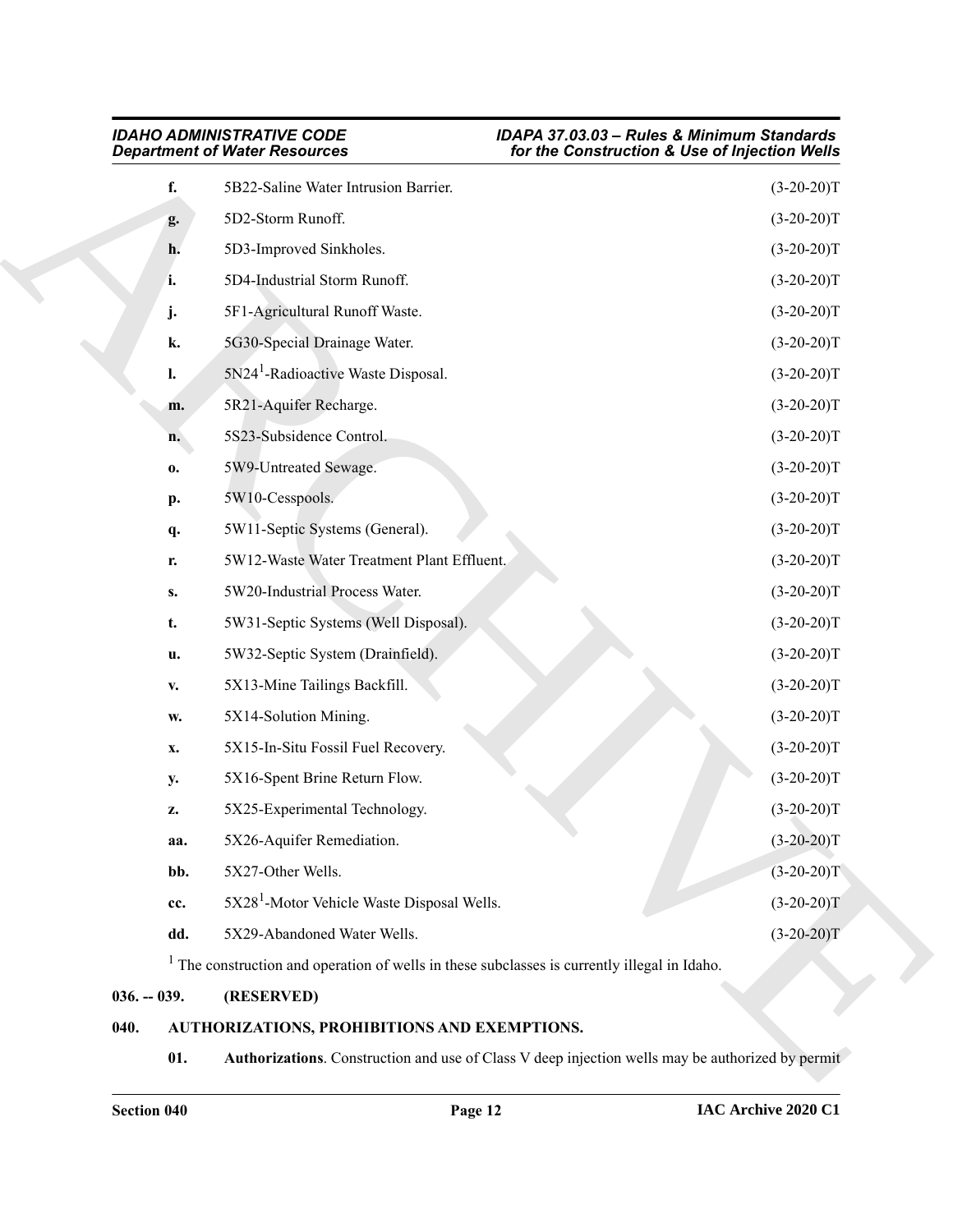as approved by the Director in accordance with these rules. (3-20-20)T

### <span id="page-12-1"></span>**02. Prohibitions**. (3-20-20)T

- - **a.** These rules prohibit the permitting, construction, or use of any Class I, III IV, or VI injection well.  $(3-20-20)T$

**Consideration of Nicolar Associates** The Construction **X** Use of highests (1998) and the set of the Construction **A**<br>
ARCHIVE CONSIDERATION CONSIDERATION CONSIDERATION (2008) (2008)<br>
(3) The set of the Construction and t **b.** No owner or operator shall construct, operate, maintain, convert, plug, abandon, or conduct any other injection activity in a manner that allows or causes the movement of fluid containing any contaminant into underground sources of drinking water, if the presence of that contaminant may cause a violation of any primary or secondary drinking water regulation, under IDAPA 58.01.11, "Ground Water Quality Rule," Section 200 or may otherwise adversely affect the health of persons. The applicant for a permit shall have the burden of showing that the requirements of Paragraph 040.02.c. are met.

**c.** Notwithstanding any other provision of this section, the Director may take emergency action upon receipt of information that a contaminant which is present in or likely to enter a public water system or underground source of drinking water may present an imminent and substantial endangerment to the health of persons. (3-20-20)T

**d.** Construction of large capacity cesspools, motor vehicle waste disposal wells, radioactive waste disposal wells, and untreated sewage disposal wells is prohibited. Construction and use of other Class V shallow injection wells are authorized by these rules without permit provided that: (3-20-20)T

i. Required inventory information is submitted to the Director pursuant to Subsection 070.01 of this rule. (3-20-20)T

ii. Use of the shallow injection well shall not result in unreasonable contamination of a USDW or violation of surface or ground water quality standards that would affect a beneficial use. (3-20-20)T cause a violation of surface or ground water quality standards that would affect a beneficial use.

**e.** Class IV injection wells used to inject contaminated ground water that has been treated and is being reinjected into the same formation from which it was drawn are not prohibited by these rules if such injection is approved by EPA, or Idaho, pursuant to provisions for cleanup of releases under the Comprehensive Environmental Response, Compensation, and Liability Act of 1980 (CERCLA), 42 U.S.C. 9601–9657, or pursuant to requirements and provisions under the Resource Conservation and Recovery Act (RCRA), 42 U.S.C. 6901 through 6987.

 $(3-20-20)T$ 

**f.** All large capacity cesspools must be properly decommissioned by January 1, 2005. A cease and desist order may be issued to the owner or the operator when a large capacity cesspool is found to be a threat to the ground water resources as described in Paragraph 070.01.c. (3-20-20)T

**g.** All motor vehicle waste disposal wells must be properly decommissioned by January 1, 2005. A cease and desist order may be issued to the owner or the operator when a motor vehicle waste disposal well is found to be a threat to the ground water resources as described in Paragraph 070.01.c. (3-20-20)T

**h.** The Construction, operation or maintenance of any non-experimental Class V geologic sequestration well is prohibited. (3-20-20)T

**i.** Owners or operators of shallow injection wells are prohibited from injecting into the well upon failure to submit inventory information in a timely manner pursuant to Paragraph 070.01.a. of these rules. (3-20-20)T

#### <span id="page-12-0"></span>**03. Exemptions**. (3-20-20)T

**a.** The UIC inventory and fee requirements of these rules do not apply to individual subsurface sewage disposal system wells. These systems are, however, subject to the permitting and fee requirements of IDAPA 58.01.03 "Individual/Subsurface Sewage Disposal Rules," Title 39, Chapter 1 and Title 39, Chapter 36, Idaho Code.  $(3-20-20)T$ 

**b.** State or local government entities are exempt from the permit requirements of these rules for wells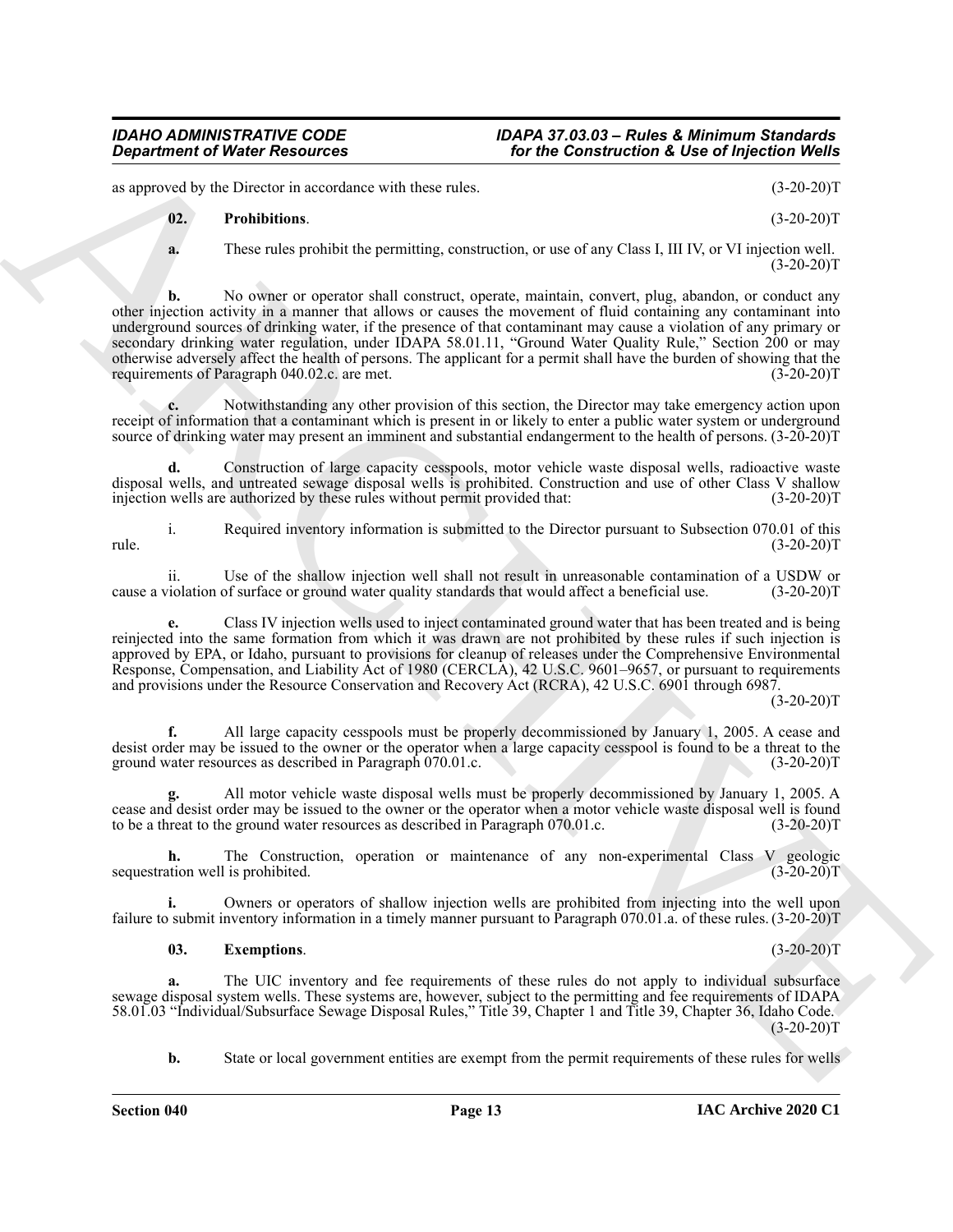### <span id="page-13-0"></span>**041. -- 069. (RESERVED)**

### <span id="page-13-1"></span>**070. CLASS V: CRITERIA AND STANDARDS.**

### <span id="page-13-5"></span><span id="page-13-4"></span><span id="page-13-3"></span><span id="page-13-2"></span>**01. Class V Shallow Injection Well Requirements**. (3-20-20)T

|                             | <b>Department of Water Resources</b>                                                                                                                                                                                                                                                                                                                                                                                                                                                                                                                                                                                                                                                                                                                                                                                                                                                                                | for the Construction & Use of Injection Wells |
|-----------------------------|---------------------------------------------------------------------------------------------------------------------------------------------------------------------------------------------------------------------------------------------------------------------------------------------------------------------------------------------------------------------------------------------------------------------------------------------------------------------------------------------------------------------------------------------------------------------------------------------------------------------------------------------------------------------------------------------------------------------------------------------------------------------------------------------------------------------------------------------------------------------------------------------------------------------|-----------------------------------------------|
|                             | associated with highway and street construction and maintenance projects, but shall submit shallow injection well<br>inventory information for said wells and shall comply with all other requirements of these rules.                                                                                                                                                                                                                                                                                                                                                                                                                                                                                                                                                                                                                                                                                              | $(3-20-20)T$                                  |
|                             | Mine tailings backfill (5X13) wells are authorized by rule as part of mining operations. They are<br>therefore exempt from the ground water quality standards and permitting requirements of these rules provided that<br>their use is limited to the injection of mine tailings only. The use of any 5X13 well(s) shall not result in water quality<br>standards at points of diversion for beneficial use being exceeded or otherwise affect a beneficial use. Should water<br>quality standards be exceeded or beneficial uses be affected, the Director may order the wells to be put under the<br>permit requirements of these rules, or the wells may be required to be remediated or closed. As a condition of their<br>use, the Director may require the construction and sampling of monitoring wells by the owner/operator. 5X13 wells<br>are subject to the inventory requirements of Subsection 070.01. | $(3-20-20)T$                                  |
| $041. - 069.$               | (RESERVED)                                                                                                                                                                                                                                                                                                                                                                                                                                                                                                                                                                                                                                                                                                                                                                                                                                                                                                          |                                               |
| 070.                        | <b>CLASS V: CRITERIA AND STANDARDS.</b>                                                                                                                                                                                                                                                                                                                                                                                                                                                                                                                                                                                                                                                                                                                                                                                                                                                                             |                                               |
| 01.                         | <b>Class V Shallow Injection Well Requirements.</b>                                                                                                                                                                                                                                                                                                                                                                                                                                                                                                                                                                                                                                                                                                                                                                                                                                                                 | $(3-20-20)T$                                  |
| a.<br>maintenance projects. | Authorization. As a condition of authorization, all owners or operators of shallow Class V injection<br>wells, including improved sinkholes used for aquifer recharge, that dispose of nonhazardous and nonradioactive<br>wastes are required to submit a Shallow Injection Well Inventory Form to the Department no later than thirty (30)<br>days prior to commencement of construction for each new well or no later than thirty (30) days after the discovery of<br>an existing injection well that has not previously been inventoried with the Department. Forms are available from any<br>Department office or at the Department website at http://www.idwr.idaho.gov. State or local government entities shall<br>submit the following inventory information for wells associated with highway and street construction and                                                                                  | $(3-20-20)T$                                  |
| i.                          | Facility name and location; and                                                                                                                                                                                                                                                                                                                                                                                                                                                                                                                                                                                                                                                                                                                                                                                                                                                                                     | $(3-20-20)T$                                  |
| ii.                         | County in which the injection well(s) is (are) located; and                                                                                                                                                                                                                                                                                                                                                                                                                                                                                                                                                                                                                                                                                                                                                                                                                                                         | $(3-20-20)T$                                  |
| iii.                        | Ownership of the well $(s)$ ; and                                                                                                                                                                                                                                                                                                                                                                                                                                                                                                                                                                                                                                                                                                                                                                                                                                                                                   | $(3-20-20)T$                                  |
| iv.                         | Name, address and phone number of legal contact; and                                                                                                                                                                                                                                                                                                                                                                                                                                                                                                                                                                                                                                                                                                                                                                                                                                                                | $(3-20-20)T$                                  |
| V.                          | Type or function of the well $(s)$ ; and                                                                                                                                                                                                                                                                                                                                                                                                                                                                                                                                                                                                                                                                                                                                                                                                                                                                            | $(3-20-20)T$                                  |
| vi.                         | Number of wells of each type; and                                                                                                                                                                                                                                                                                                                                                                                                                                                                                                                                                                                                                                                                                                                                                                                                                                                                                   | $(3-20-20)T$                                  |
| vii.                        | Operational status of the well(s).                                                                                                                                                                                                                                                                                                                                                                                                                                                                                                                                                                                                                                                                                                                                                                                                                                                                                  | $(3-20-20)T$                                  |
| b.                          | Inventory Fees. For shallow injection wells constructed after July 1, 1997, the Shallow Injection<br>Well Inventory Form shall be accompanied by a fee as specified in Section 42-3905, Idaho Code, payable to the<br>Department of Water Resources. State or local government entities are exempt from Shallow Injection Well Inventory<br>Form filing fees for wells associated with highway and street construction and maintenance, but shall comply with all<br>other requirements of these rules.                                                                                                                                                                                                                                                                                                                                                                                                             | $(3-20-20)T$                                  |
| c.                          | Permit Requirements. If operation of a shallow Class V injection well is causing or may cause<br>unreasonable contamination of a USDW, or cause a violation of the ground water quality standards at a place of<br>beneficial use, the Director shall require immediate cessation of the injection activity. Where a Class V injection well<br>is owned or operated by an entity other than a state or local entity involved in highway and street construction and<br>maintenance, the Director may authorize continued operation of the well through a permit that specifies the terms and<br>conditions of acceptable operation.                                                                                                                                                                                                                                                                                 | $(3-20-20)T$                                  |
| d.                          | Permanent Decommission. Owners or operators of shallow injection wells shall notify the Director<br>not less than thirty (30) days prior to permanent decommissioning of any shallow injection well. Permanent<br>decommissioning shall be accomplished in accordance with procedures approved by the Director.                                                                                                                                                                                                                                                                                                                                                                                                                                                                                                                                                                                                     | $(3-20-20)T$                                  |
|                             |                                                                                                                                                                                                                                                                                                                                                                                                                                                                                                                                                                                                                                                                                                                                                                                                                                                                                                                     |                                               |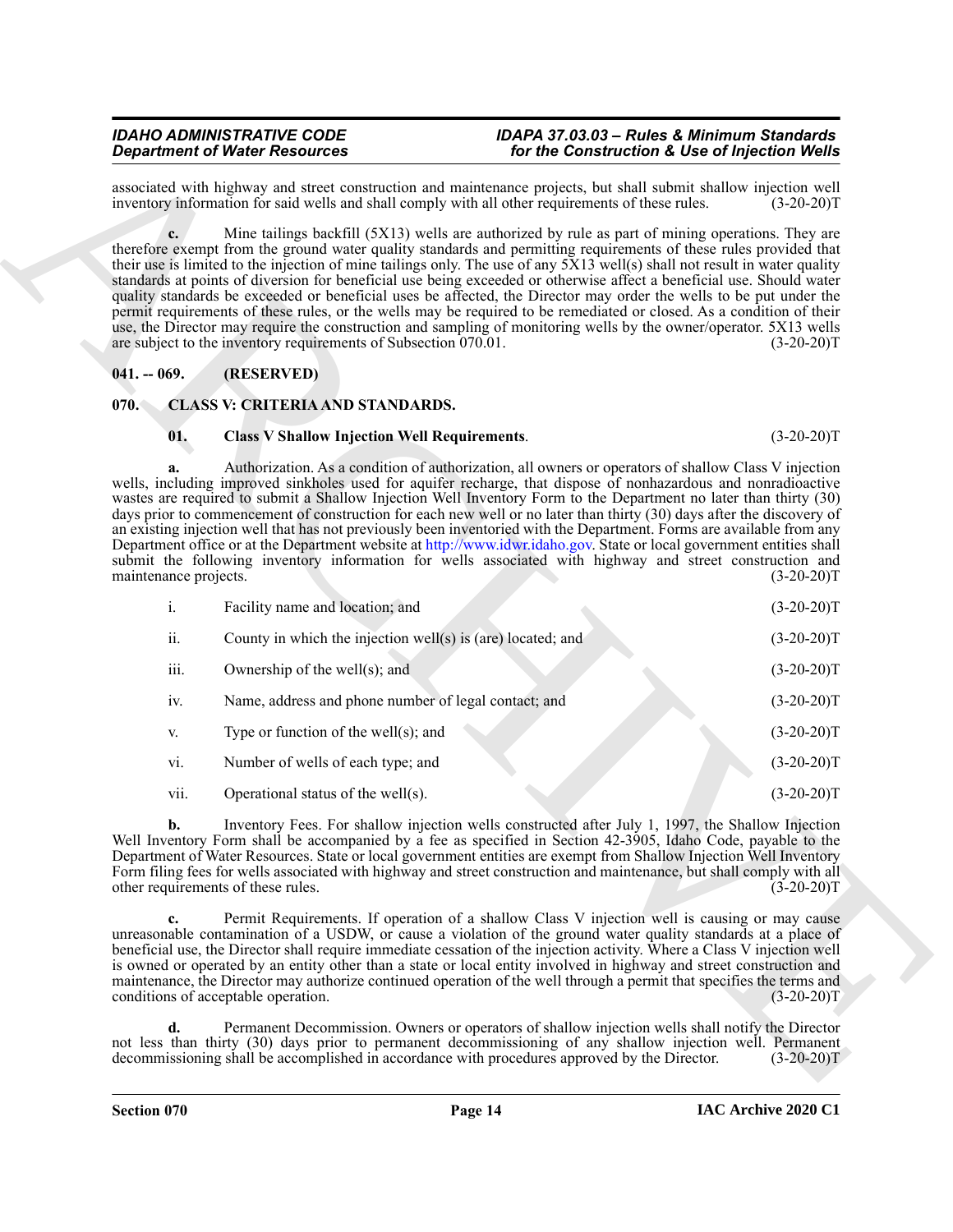<span id="page-14-3"></span><span id="page-14-2"></span><span id="page-14-1"></span><span id="page-14-0"></span>

|  | <b>Class V Deep Injection Well Requirements.</b> | $(3-20-20)T$ |
|--|--------------------------------------------------|--------------|
|--|--------------------------------------------------|--------------|

|                                                                                                                          | <b>Department of Water Resources</b>                                       | for the Construction & Use of Injection Wells                                                                                                                                                                                                                                                                                                                                                                                                                                                                                                                                                                                                                                                                                 |                             |
|--------------------------------------------------------------------------------------------------------------------------|----------------------------------------------------------------------------|-------------------------------------------------------------------------------------------------------------------------------------------------------------------------------------------------------------------------------------------------------------------------------------------------------------------------------------------------------------------------------------------------------------------------------------------------------------------------------------------------------------------------------------------------------------------------------------------------------------------------------------------------------------------------------------------------------------------------------|-----------------------------|
| $e_{\bullet}$<br>Department and the local entity, agency, or department, and is subject to the approval of the Director. |                                                                            | Inter-Agency Cooperation. The Department may seek the assistance of other government agencies,<br>including cities and counties, health districts, highway districts, and other departments of state government to<br>inventory, monitor and inspect shallow injection wells, where local assistance is needed to prevent deterioration of<br>ground water quality, and where injection well operation overlaps with water quality concerns of other agencies or<br>local governing entities. Assistance is to be negotiated through a memorandum of understanding between the<br>$(3-20-20)T$                                                                                                                                |                             |
| 02.                                                                                                                      | <b>Class V Deep Injection Well Requirements.</b>                           |                                                                                                                                                                                                                                                                                                                                                                                                                                                                                                                                                                                                                                                                                                                               | $(3-20-20)T$                |
| a.                                                                                                                       | <b>Application Requirements.</b>                                           |                                                                                                                                                                                                                                                                                                                                                                                                                                                                                                                                                                                                                                                                                                                               | $(3-20-20)T$                |
| Director.                                                                                                                |                                                                            | No person shall continue to maintain or use an unauthorized injection well after the effective date<br>given in Section 42-3903, Idaho Code, unless a permit therefor has been issued by the Director. No injection well<br>requiring a permit under Subsection 070.02 shall be constructed, modified or maintained after the effective date given<br>in Section 42-3903, Idaho Code, unless a permit therefor has been issued by the Director. No injection well requiring<br>a permit shall continue to be used after the expiration of the permit issued for such well unless another application for<br>permit therefor has been received by the Director. All applications for permit shall be on forms furnished by the | $(3-20-20)T$                |
| ii.                                                                                                                      | may be administered as one $(1)$ "well" at the discretion of the Director. | Each application for permit to construct, modify or maintain an injection well, as required by these<br>rules, shall be accompanied by a filing fee as specified in Section 42-3905, Idaho Code, payable to the Department of<br>Water Resources. For the purposes of these rules, all wells or groups of wells associated with a "Remediation Project"                                                                                                                                                                                                                                                                                                                                                                       | $(3-20-20)T$                |
| b.                                                                                                                       | whole or in part, and issues a written waiver to the applicant:            | Application Information Required. An applicant shall submit the following information to the<br>Director for all injection wells to be authorized by permit, unless the Director determines that it is not needed in                                                                                                                                                                                                                                                                                                                                                                                                                                                                                                          | $(3-20-20)T$                |
| i.                                                                                                                       | Facility name and location;                                                |                                                                                                                                                                                                                                                                                                                                                                                                                                                                                                                                                                                                                                                                                                                               | $(3-20-20)T$                |
| ii.                                                                                                                      | Name, address and phone number of the well operator;                       |                                                                                                                                                                                                                                                                                                                                                                                                                                                                                                                                                                                                                                                                                                                               | $(3-20-20)T$                |
| iii.                                                                                                                     | Class, subclass and function of the injection well (see Section 035);      |                                                                                                                                                                                                                                                                                                                                                                                                                                                                                                                                                                                                                                                                                                                               | $(3-20-20)T$                |
| iv.                                                                                                                      |                                                                            | Latitude/longitude or legal description of the well location to the nearest ten (10) acre tract;                                                                                                                                                                                                                                                                                                                                                                                                                                                                                                                                                                                                                              | $(3-20-20)T$                |
| V.                                                                                                                       | Ownership of the well;                                                     |                                                                                                                                                                                                                                                                                                                                                                                                                                                                                                                                                                                                                                                                                                                               | $(3-20-20)T$                |
| vi.                                                                                                                      | County in which the injection well is located;                             |                                                                                                                                                                                                                                                                                                                                                                                                                                                                                                                                                                                                                                                                                                                               | $(3-20-20)T$                |
| vii.                                                                                                                     | Construction information for the well;                                     |                                                                                                                                                                                                                                                                                                                                                                                                                                                                                                                                                                                                                                                                                                                               | $(3-20-20)T$                |
| viii.                                                                                                                    | Quantity and general character of the injected fluids;                     |                                                                                                                                                                                                                                                                                                                                                                                                                                                                                                                                                                                                                                                                                                                               | $(3-20-20)T$                |
| ix.                                                                                                                      | Status of the well;                                                        |                                                                                                                                                                                                                                                                                                                                                                                                                                                                                                                                                                                                                                                                                                                               | $(3-20-20)T$                |
| X.<br>depicting:                                                                                                         |                                                                            | A topographic map or aerial photograph extending one (1) mile beyond property                                                                                                                                                                                                                                                                                                                                                                                                                                                                                                                                                                                                                                                 | boundaries,<br>$(3-20-20)T$ |
| (1)                                                                                                                      |                                                                            | Location of the injection well and associated facilities described in the application;                                                                                                                                                                                                                                                                                                                                                                                                                                                                                                                                                                                                                                        | $(3-20-20)T$                |
| (2)                                                                                                                      | Locations of other injection wells;                                        |                                                                                                                                                                                                                                                                                                                                                                                                                                                                                                                                                                                                                                                                                                                               | $(3-20-20)T$                |
|                                                                                                                          |                                                                            |                                                                                                                                                                                                                                                                                                                                                                                                                                                                                                                                                                                                                                                                                                                               | $(3-20-20)T$                |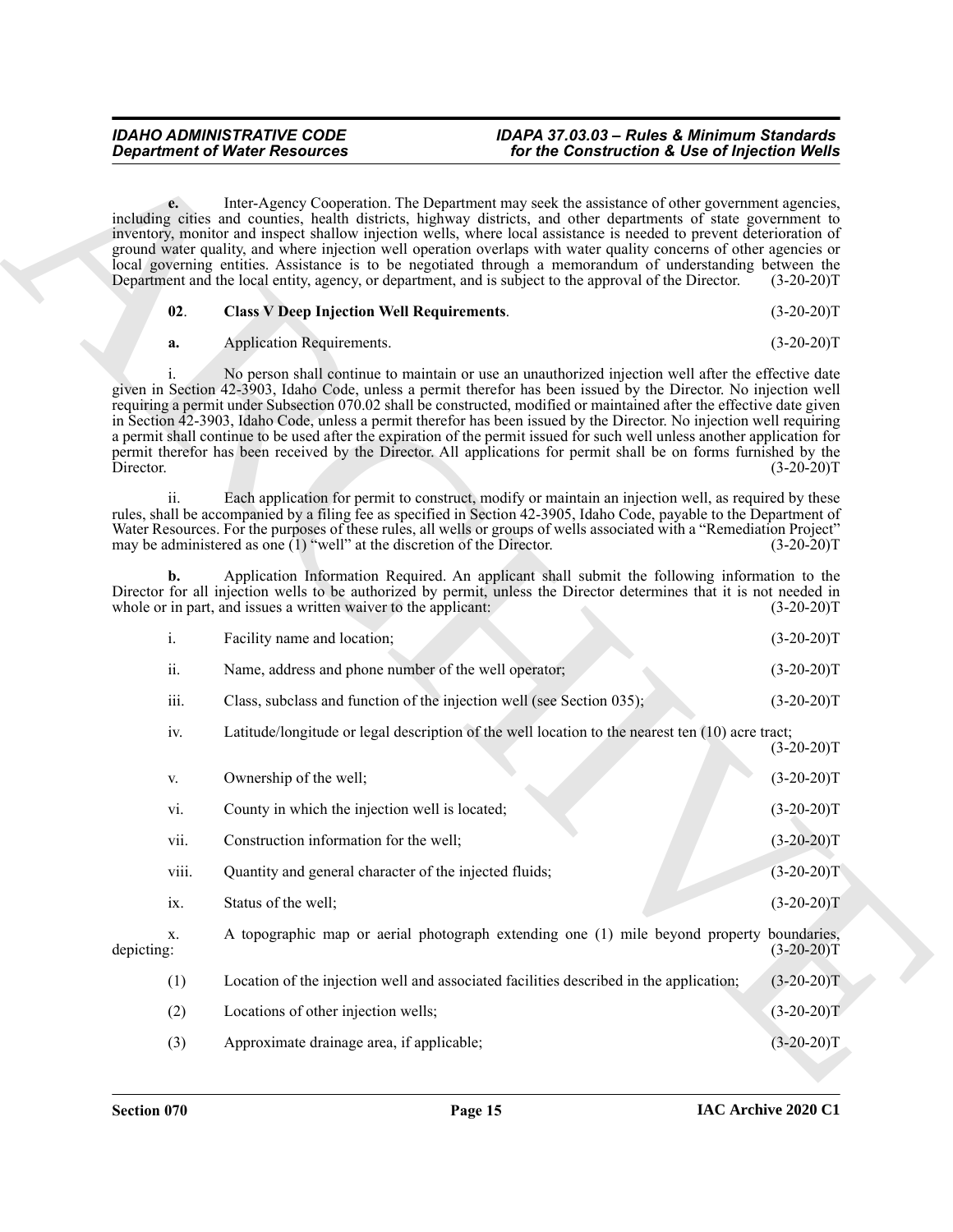### <span id="page-15-0"></span>*IDAHO ADMINISTRATIVE CODE IDAPA 37.03.03 – Rules & Minimum Standards Department of Water Resources for the Construction & Use of Injection Wells*

| <b>Department of Water Resources</b> |       |                                                                                                                                                                                                                                                                                                                                   | for the Construction & Use of Injection Wells |              |
|--------------------------------------|-------|-----------------------------------------------------------------------------------------------------------------------------------------------------------------------------------------------------------------------------------------------------------------------------------------------------------------------------------|-----------------------------------------------|--------------|
|                                      | (4)   | Hazardous waste facilities, if applicable;                                                                                                                                                                                                                                                                                        |                                               | $(3-20-20)T$ |
|                                      | (5)   | All wells used to withdraw drinking water;                                                                                                                                                                                                                                                                                        |                                               | $(3-20-20)T$ |
|                                      | (6)   | All other wells, springs and surface waters.                                                                                                                                                                                                                                                                                      |                                               | $(3-20-20)T$ |
|                                      | xi.   | Distance and direction to nearest domestic well;                                                                                                                                                                                                                                                                                  |                                               | $(3-20-20)T$ |
|                                      | xii.  | Depth to ground water; and                                                                                                                                                                                                                                                                                                        |                                               | $(3-20-20)T$ |
|                                      | xiii. | Alternative methods of waste disposal.                                                                                                                                                                                                                                                                                            |                                               | $(3-20-20)T$ |
|                                      | c.    | Additional Information. The Director may require the following additional information for Class V<br>injection wells to assess potential effects of injection:                                                                                                                                                                    |                                               | $(3-20-20)T$ |
| well:                                |       | A topographic map showing locations of the following within a two (2) mile radius of the injection                                                                                                                                                                                                                                |                                               | $(3-20-20)T$ |
|                                      | (1)   | All wells producing water;                                                                                                                                                                                                                                                                                                        |                                               | $(3-20-20)T$ |
|                                      | (2)   | All exploratory and test wells;                                                                                                                                                                                                                                                                                                   |                                               | $(3-20-20)T$ |
|                                      | (3)   | All other injection wells;                                                                                                                                                                                                                                                                                                        |                                               | $(3-20-20)T$ |
|                                      | (4)   | Surface waters (including man-made impoundments, canals and ditches);                                                                                                                                                                                                                                                             |                                               | $(3-20-20)T$ |
|                                      | (5)   | Mines and quarries;                                                                                                                                                                                                                                                                                                               |                                               | $(3-20-20)T$ |
|                                      | (6)   | Residences;                                                                                                                                                                                                                                                                                                                       |                                               | $(3-20-20)T$ |
|                                      | (7)   | Roads;                                                                                                                                                                                                                                                                                                                            |                                               | $(3-20-20)T$ |
|                                      | (8)   | Bedrock outcrops; and                                                                                                                                                                                                                                                                                                             |                                               | $(3-20-20)T$ |
|                                      | (9)   | Faults and fractures.                                                                                                                                                                                                                                                                                                             |                                               | $(3-20-20)T$ |
|                                      | ii.   | Additional maps or aerial photographs of suitable scale to accurately depict the following:                                                                                                                                                                                                                                       |                                               | $(3-20-20)T$ |
|                                      | (1)   | Location and surface elevation of the injection well described in this permit;                                                                                                                                                                                                                                                    |                                               | $(3-20-20)T$ |
|                                      | (2)   | Location and identification of all facilities within the property boundaries;                                                                                                                                                                                                                                                     |                                               | $(3-20-20)T$ |
|                                      | (3)   | Locations of all wells penetrating the proposed injection zone or within a one-quarter $(1/4)$ mile<br>radius of the injection well;                                                                                                                                                                                              |                                               | $(3-20-20)T$ |
|                                      | (4)   | Maps and cross sections depicting all underground sources of drinking water to include vertical and<br>lateral limits within a one-quarter $(1/4)$ mile radius of the injection well, their position relative to the injection zone<br>and the direction of water movement: local geologic structures; regional geologic setting. |                                               | $(3-20-20)T$ |
|                                      | iii.  | A comprehensive report of the following information:                                                                                                                                                                                                                                                                              |                                               | $(3-20-20)T$ |
|                                      | (1)   | A tabulation of all wells penetrating the proposed injection zone, listing owner, lease holder and<br>operator; well identification (permit) number; size, weight, depth and cementing data for all strings of casing;                                                                                                            |                                               | $(3-20-20)T$ |
|                                      | (2)   | Description of the quality and quantity of fluids to be injected;                                                                                                                                                                                                                                                                 |                                               | $(3-20-20)T$ |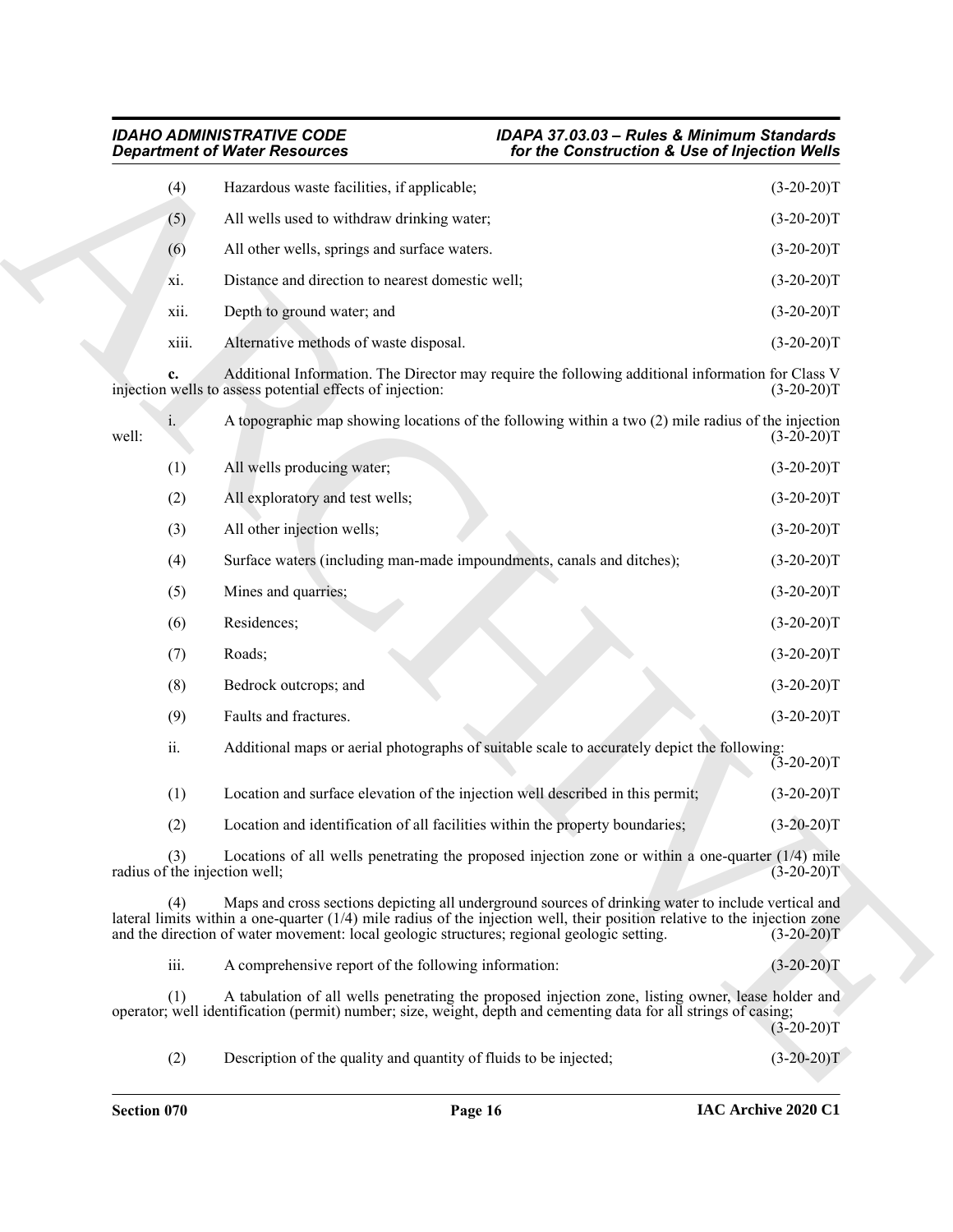(3) Geologic, hydrogeologic, and physical characteristics of the injection zone and confining beds;  $(3-20-20)T$ (4) Engineering data for the proposed injection well; (3-20-20)T (5) Proposed operating pressure; (3-20-20)T

(6) A detailed evaluation of alternative disposal practices;  $(3-20-20)T$ 

(7) A plan of corrective action for wells penetrating the zone of injection, but not properly sealed or decommissioned; and (3-20-20)T

(8) Contingency plans to cope with all shut-ins or well failures to prevent the migration of unacceptable fluids into underground sources of drinking waters. (3-20-20)T

iv. Name, address and phone number of person(s) or firm(s) supplying the technical information and/ or designing the injection well; (3-20-20)T

Proof that the applicant is financially responsible, through a performance bond or other appropriate means, to decommission the injection well in a manner approved by the Director. (3-20-20)T

<span id="page-16-2"></span>**d**. Other Information. The Director may require of any applicant such additional information as may be necessary to demonstrate that the proposed or existing injection well will not endanger a USDW. The Director will not complete the processing of an application for which additional information has been requested until such time as the additional information is supplied. The Director may return any incomplete application and will not process such application until such time as the application is received in complete form. (3-20-20)T

#### <span id="page-16-1"></span><span id="page-16-0"></span>**03. Application Processing**. (3-20-20)T

**a.** Draft Permit. After all application information is received and evaluated, the Director will prepare a draft permit or denial, which will include the application for permit, permit conditions or reasons for denial, and any compliance schedules or monitoring requirements. In preparing the draft permit or denial, the Director shall consider the following factors: (3-20-20)T

i. The availability of economic and practical alternative means of disposal; (3-20-20)T

ii. The application of best management practices to the facilities and/or area draining into the well;

iii. The availability of economical, practical means of treating or otherwise reducing the amount of contaminants in the injected fluids; (3-20-20)T

iv. The quality of the receiving ground water, its category, its present and future beneficial uses or interconnected surface water; (3-20-20)T

v. The location of the injection well with respect to drinking water supply wells; and (3-20-20)T

<span id="page-16-3"></span>vi. Compliance with the IDAPA 58.01.11, "Ground Water Quality Rule." (3-20-20)T

**Contained Water Research 2. To The Construction & Use of Injection Water**<br>
(3) Cookegin, by the special characteristics of the injection of the infection of the internal contained by the contained by the special contai **b.** Public Notice. The Director will provide public notice of any draft permit to construct, maintain or modify a Class V injection well by means of a legal notice in a newspaper of general circulation in the county in which the well is located. The Director may give additional notice as necessary to adequately inform the interested public and governmental agencies. There shall be a period of at least thirty (30) days following publication for any interested person to submit written comments and to request a fact-finding hearing. The hearing will be held by the Director if deemed necessary.

 $(3-20-20)T$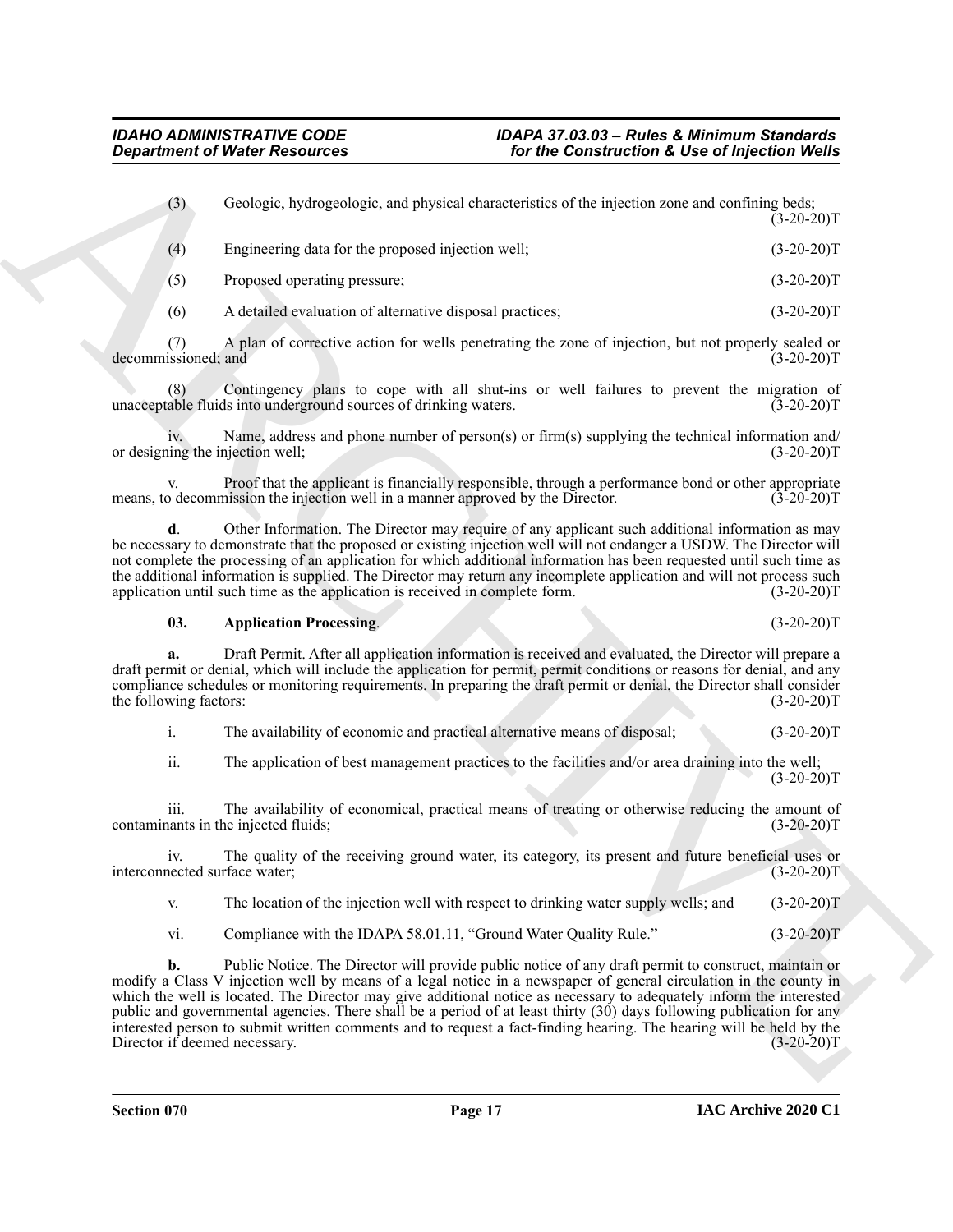Review by the Directors of Other State Agencies. The Directors of other state agencies, as determined by the Director, shall be provided the opportunity to review and comment on draft permits. Comments shall be submitted to the Director within thirty (30) days of the public or legal notice. (3-20-20)T

<span id="page-17-5"></span><span id="page-17-3"></span>**d.** Open-Loop Heat Pump Return Wells (Subclass 5A7). (3-20-20)T

i. An open-loop heat pump return well greater than eighteen (18) feet in depth to be used solely for disposal of heat pump water at a rate not exceeding fifty (50) gpm does not require a draft permit and is not subject to a recurring permit cycle, however, registration of the well with the Department and submittal of a filing fee as specified in Section 42-3905, Idaho Code is required. The Director reserves the right to override the exemptions from the draft permit and permit cycle requirements. (3-20-20) T

ii. An open-loop heat pump return well greater than eighteen (18) feet in depth to be used solely for disposal of heat pump return water at a rate exceeding fifty (50) gpm is subject to the requirements of Subsections  $070.02$  and  $070.03$  of these rules. (3-20-20)T

<span id="page-17-1"></span>**e.** Fact-Finding Hearings. At the Director's discretion, or upon motion of any interested individual, the Director may elect to hold a fact-finding hearing. Said hearing will be held at a location in the geographical area of the injection well. Notice of said hearing will be provided at least thirty (30) days in advance of the hearing by regular mail to the applicant and to the person or persons requesting the hearing. Public notice of the fact-finding hearing will be made by means of press release to a newspaper of general circulation in the county of the application.  $(3-20-20)$ T

<span id="page-17-6"></span>**04**. **The Director's Action On Draft Permits and Duration Of Approved Permits**. The role of the Director is to determine whether or not the injection wells and their respective owners or operators are in compliance with the intent of these rules, thus protecting the ground waters of the state against unreasonable contamination or deterioration of quality and preserving them for diversion to beneficial uses. (3-20-20)T

**a.** Consideration. The Director will consider the following factors in taking final action on draft permits: (3-20-20)T

<span id="page-17-0"></span>

| ı.  | The likelihood and consequences of the injection well system failing; | $(3-20-20)T$ |
|-----|-----------------------------------------------------------------------|--------------|
| ii. | The long term effects of such disposal or storage;                    | $(3-20-20)T$ |

iii. The recommendations and related justifications of the Directors of other state agencies and the (3-20-20)T public; (3-20-20)T

iv. The potential for violation of ground water quality standards at the point of injection or the point of il use; and (3-20-20) beneficial use; and

<span id="page-17-2"></span>v. Compliance with the Idaho Ground Water Quality Plan. (3-20-20)T

**Department of Nice-Yealogical** State Towns 1 for the Construction 1. Developed the original state in the state in the state of the state of the state of the state of the state of the state of the state of the state of th **b.** Issuance of Permit. After considering the draft permit for construction, modification, or maintenance, and all matters relating thereto, the Director shall issue a permit if the standards and criteria of Subsection 070.05 will be met and USDW's will not otherwise be unreasonably affected. If the Director finds that the standards and criteria cannot be met or that ground water sources cannot otherwise be protected from unreasonable contamination at all times, the draft permit may be denied or a permit may be issued with conditions designed to protect ground water sources. The Director's decision shall be in writing and a copy shall be mailed by regular mail to the applicant and to all persons who commented in writing on the draft permit or appeared at a hearing held to consider the draft permit. (3-20-20)T

<span id="page-17-4"></span>**c.** Permit Conditions and Requirements. Any permit issued by the Director shall contain conditions to insure that ground water sources will be protected from waste, unreasonable contamination, or deterioration of ground water quality that could result in violations of the ground water quality standards. In addition to specific construction, operation, maintenance and monitoring requirements that the Director finds necessary, each permit shall be subject to the standard conditions and requirements of this rule. (3-20-20)T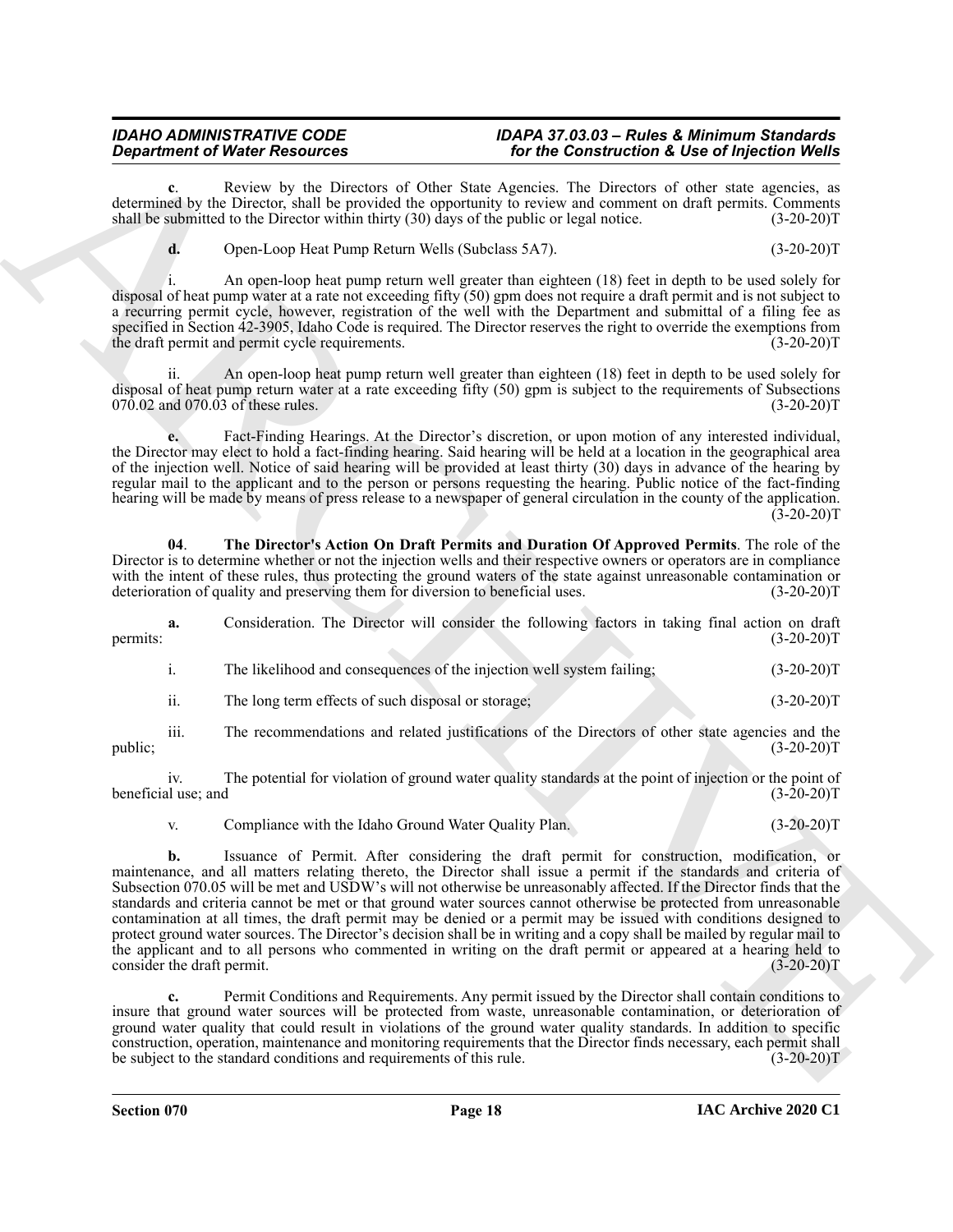#### <span id="page-18-0"></span>**d.** Construction Requirements. (3-20-20)T

i. Well drillers or other persons involved with the construction of any injection well requiring a permit shall not commence construction on the facility until a certified copy of the approved permit is obtained from the Director. (3-20-20)T

ii. Deep injection wells shall be constructed by a licensed water well driller to conform with the current Minimum Well Construction Standards and the conditions of the permit, except that a driller's license is not required for the construction of a driven mine shaft or a dug hole. (3-20-20)T

iii. Shallow injection wells authorized by permit shall be constructed in accordance with the conditions of the permit. Rule-authorized shallow injection wells shall be constructed as shown or described in the inventory submittal. (3-20-20)T

iv. Injection wells shall be constructed to prevent the entrance of any fluids other than specified in the permit.  $(3-20-20)T$ 

Injection wells shall be constructed to prevent waste of artesian fluids or movement of fluids from nother. (3-20-20) one aquifer into another.

vi. When construction or modification of an injection well has been completed, the owner or operator or methor m the Director of completion on a form provided by the Department. (3-20-20) shall inform the Director of completion on a form provided by the Department.

vii. A sampling port shall be provided if the injection well system is enclosed. (3-20-20)T

viii. All new injection wells constructed into alluvial formations shall have a minimum ten (10) foot on from the bottom of the well and seasonal high ground water. (3-20-20) separation from the bottom of the well and seasonal high ground water.

(1) Injection wells installed into fractured basalt are exempt from separation distances. (3-20-20)T

(2) The Director may reduce separation distance requirements if the quality of injected fluids are improved through additional treatment or BMPs. (3-20-20)T

(3) Heat pump return wells (sub-class 5A7) are exempt from the separation distance requirement of this section.  $(3-20-20)T$ 

<span id="page-18-1"></span>**e.** Operational Conditions. (3-20-20)T

i. The injection well shall not be used until the construction, operation and maintenance requirements of the permit are met and provisions are made for any required inspection, monitoring and record keeping.

 $(3-20-20)T$ 

ii. Injection of any contaminant at concentrations exceeding the standards set in Paragraph 070.05.c. into a present or future drinking or other ground water source that may cause a health hazard or adversely affect a designated and protected use is prohibited.

iii. The injection well owner or operator shall develop approved procedures to detect constructional or operational failure in a timely fashion, and shall have contingency plans to cope with the well failure. (3-20-20)T

**Contact of Weiter Research Contact of Contact Contact of Lie of Research (2018)**<br>
Contact Contact Contact Contact Contact Contact Contact Contact Contact Contact Contact Contact Contact Contact Contact Contact Contact Co iv. Authorized representatives of the Department shall be allowed to enter, inspect and/or sample:  $(3-20-20)T$ (1) The injection well and related facilities; (3-20-20)T (2) The owner or operator's records of the injection operation; (3-20-20)T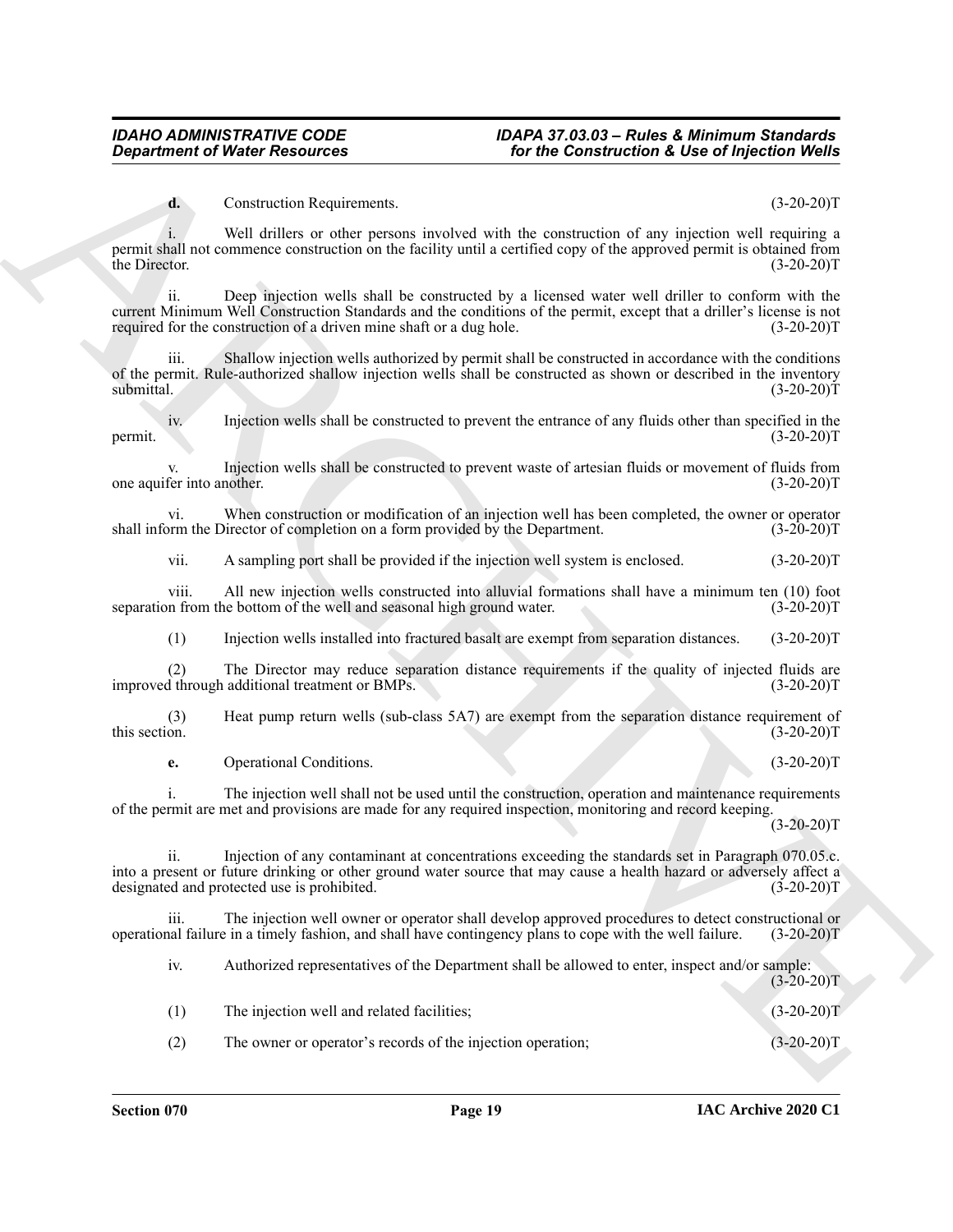(3) Monitoring instrumentation associated with the injection operation; and (3-20-20)T

(4) The injected fluids. (3-20-20)T

v. The injection facilities shall be operated and maintained to achieve compliance with all terms and conditions of this permit. (3-20-20)T

(1) Proper operation and maintenance includes effective performance, adequate funding, operator staffing and training, and adequate laboratory and process controls, including appropriate quality assurance procedures; (3-20-20)T

(2) If compliance cannot be met, the owner shall take corrective action as determined by the Director or terminate injection.

vi. The owner shall mitigate any adverse effects resulting from non-compliance with the terms and us of the permit. (3-20-20) conditions of the permit.

vii. If the injection well was constructed prior to issuance of the permit, the well shall be brought into compliance with the terms and conditions of the permit in accordance with the schedule of compliance issued by the Director. (3-20-20) Director. (3-20-20)T

<span id="page-19-0"></span>viii. The permit shall not convey any property rights. (3-20-20)T

**f.** Conditions of Permanent Decommissioning. (3-20-20)T

i. Notice of intent to permanently decommission a well shall be submitted to the Director not less than thirty (30) days prior to commencement of the decommissioning activity. (3-20-20)T

The method of permanent decommissioning for all injection wells shall be approved by the Director prior to commencement of the decommissioning activity. (3-20-20)T

iii. Notice of completion of permanent decommission shall be submitted to the Director within thirty (30) days of completion. (3-20-20)T

iv. All deep injection wells that are to be permanently decommissioned shall be plugged in accordance with current Well Construction Standards. (3-20-20)T

v. Following permanent cessation of use, or where an injection well is not completed, the Director shall be notified. Decommissioning procedures or other action, as prescribed by the Director, shall be conducted.  $(3-20-20)T$ 

vi. The injection well owner or operator has the responsibility to insure that the injection operation is decommissioned as prescribed. (3-20-20)T

**g.** Duration of Approved Permits. The length of time that a permit may be in effect for Class V wells permits shall not exceed ten (10) years. (3-20-20) requiring permits shall not exceed ten  $(10)$  years.

### <span id="page-19-2"></span><span id="page-19-1"></span>**05. Standards For The Quality of Injected Fluids and Criteria For Location and Use**. (3-20-20)T

**Consideration** of Water Resources<br>
(b) Waters Resources<br>
(b) The injection materials associated with the survivale constant (c) (3-20-20)<br>
(c) The injection final associated with the survivale constant of the survival an **a.** General. These standards, which are minimum standards that are to be adhered to for all deep injection wells and shallow injection wells requiring permits and rule-authorized wells not requiring permits, are based on the premise that if the injected fluids meet ground water quality standards for physical, chemical and radiological contaminants, and if ground water produced from adjacent points of diversion for beneficial use meets the water quality standards as defined in Section 010 of these rules, then that aquifer will be protected from unreasonable contamination and will be preserved for diversion to beneficial uses. The Director may, however, when it is deemed necessary, require specific injection wells to be constructed and operated in compliance with additional requirements, such as best management practices (BMPs), so as to protect the ground water resource from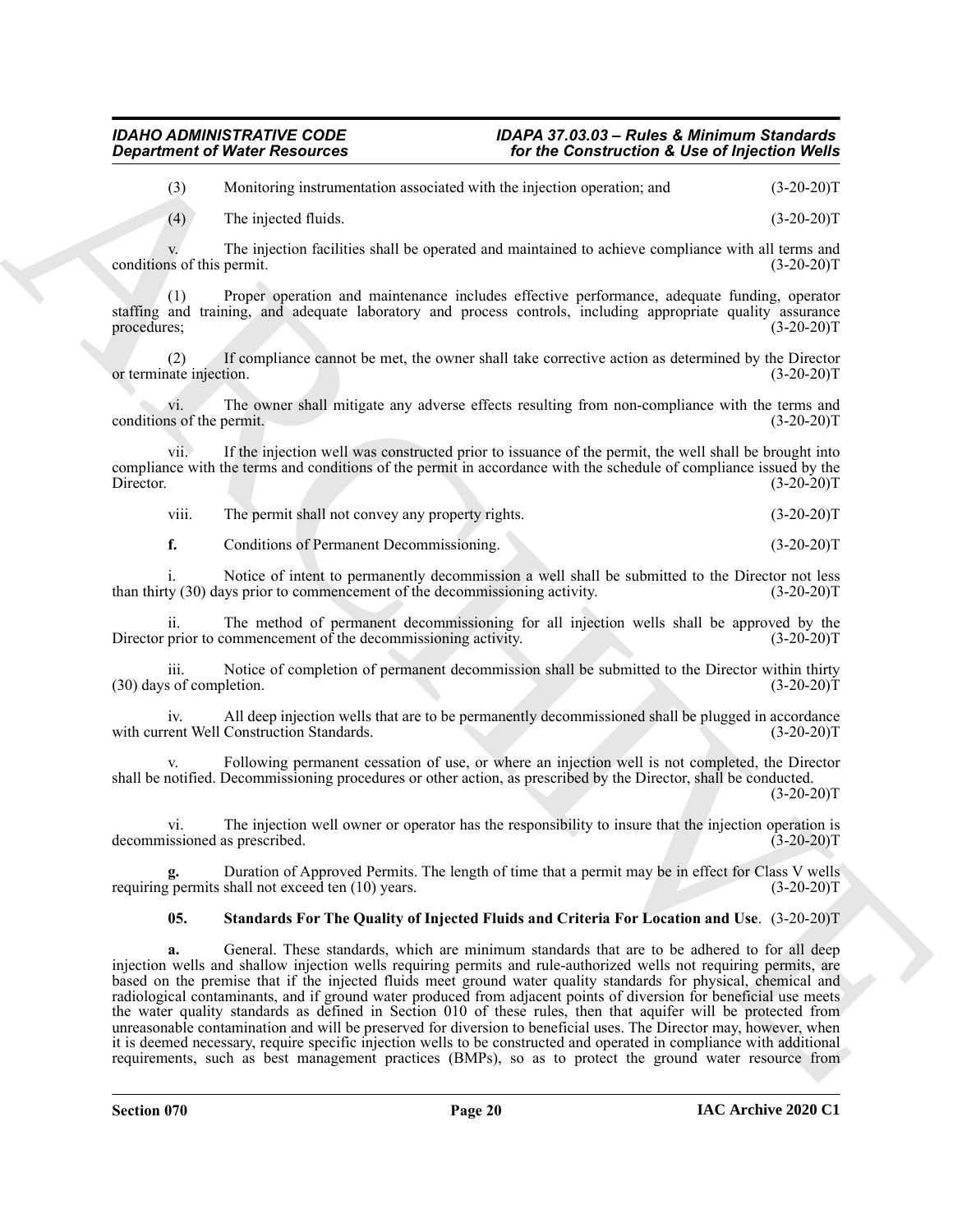deterioration and preserve it for diversion to beneficial use. (3-20-20)T

**b.** Waivers. A waiver of one (1) or more standards may be granted by the Director if it can be demonstrated by the applicant that the contaminants in injected fluid will not endanger a ground water source for any present or future beneficial use. (3-20-20)T

<span id="page-20-1"></span>**c.** Standards for Quality of Fluids Injected into Class V Wells. (3-20-20) T

i. Ground water quality standards for chemical and radiological contaminants in injected fluids. After the effective date of these standards, the following limits shall not be exceeded in injected fluids from a well when such fluids will or are likely to reach a USDW: (3-20-20)T

(1) Chemical contaminants. The concentration of each chemical contaminant in the injected fluids shall not exceed the ground water quality standard for that chemical contaminant, or the concentration of each contaminant in the receiving water, whichever requirement is less stringent; and (3-20-20)T

(2) Radiological contaminants. Radiological levels of the injected fluids shall not exceed those levels specified by the ground water quality standards. (3-20-20)T

Restrictions on injection of fluids containing biological contaminants. The following restrictions apply to biological contaminants included in the ground water quality standard in injected fluids. Coliform bacteria:<br>injected fluids containing coliform bacteria are subject to the following restrictions: (3-20-20) injected fluids containing coliform bacteria are subject to the following restrictions:

Contamination of ground water produced at any existing point of diversion for beneficial use, or any point of diversion for beneficial use developed in the future, by injected fluids is prohibited; (3-20-20)T

(2) The Director may require the use of best management practices (BMPs) to reduce the concentration rm bacteria in the injected fluids; (3-20-20) of coliform bacteria in the injected fluids;

The Director may require the use of water treatment technology, including ozonation and chlorination devices, sand filters, and settling pond specifications to reduce the concentration of coliform bacteria in injected fluids; (3-20-20)T

**Department of Water Researchs**<br> **Sociological Society Action and Society Controller Controller Controller Controller Controller Controller Controller Controller Controller Controller Controller Controller Controller Cont** Ground water produced from points of diversion for beneficial use adjacent to injection wells that dispose of fluids containing coliform bacteria in concentrations greater than the current ground water quality standard shall be subject to monitoring for bacteria by the owner/operator of the injection well. A waiver of the monitoring requirement may be granted by the Director when it can be demonstrated that injection will not result in unreasonable contamination of ground water produced from these adjacent points; (3-20-20)T

Construction of new Subclass 5F1 injection wells, and other shallow and deep injection wells, as specified by the Director, that are likely to exceed the current ground water quality standard for coliform bacteria at the point of beneficial use is prohibited; and (3-20-20)T

At no time shall any fluid containing or suspected of containing fecal contaminants of human origin be injected into any Class V injection well authorized under these rules. (3-20-20)T

iii. Physical, visual and olfactory characteristics. The following restrictions apply to physical, visual and olfactory characteristics of injected fluids. Temperature, color, odor, turbidity, conductivity and pH: the temperature, color, odor, conductivity, turbidity, pH or other characteristics of the injected fluid may not result in the receiving ground water becoming less suitable for diversion to beneficial uses, as determined by the Director.

 $(3-20-20)T$ 

iv. Contamination by an injection well of ground water produced at an existing point of diversion for beneficial use, or a point of diversion for beneficial use developed in the future, shall not exceed water quality standards defined in Section 010 of these rules. (3-20-20) standards defined in Section 010 of these rules.

<span id="page-20-0"></span>**d.** Criteria for Location and Use of Class V Wells Requiring Permits. (3-20-20)T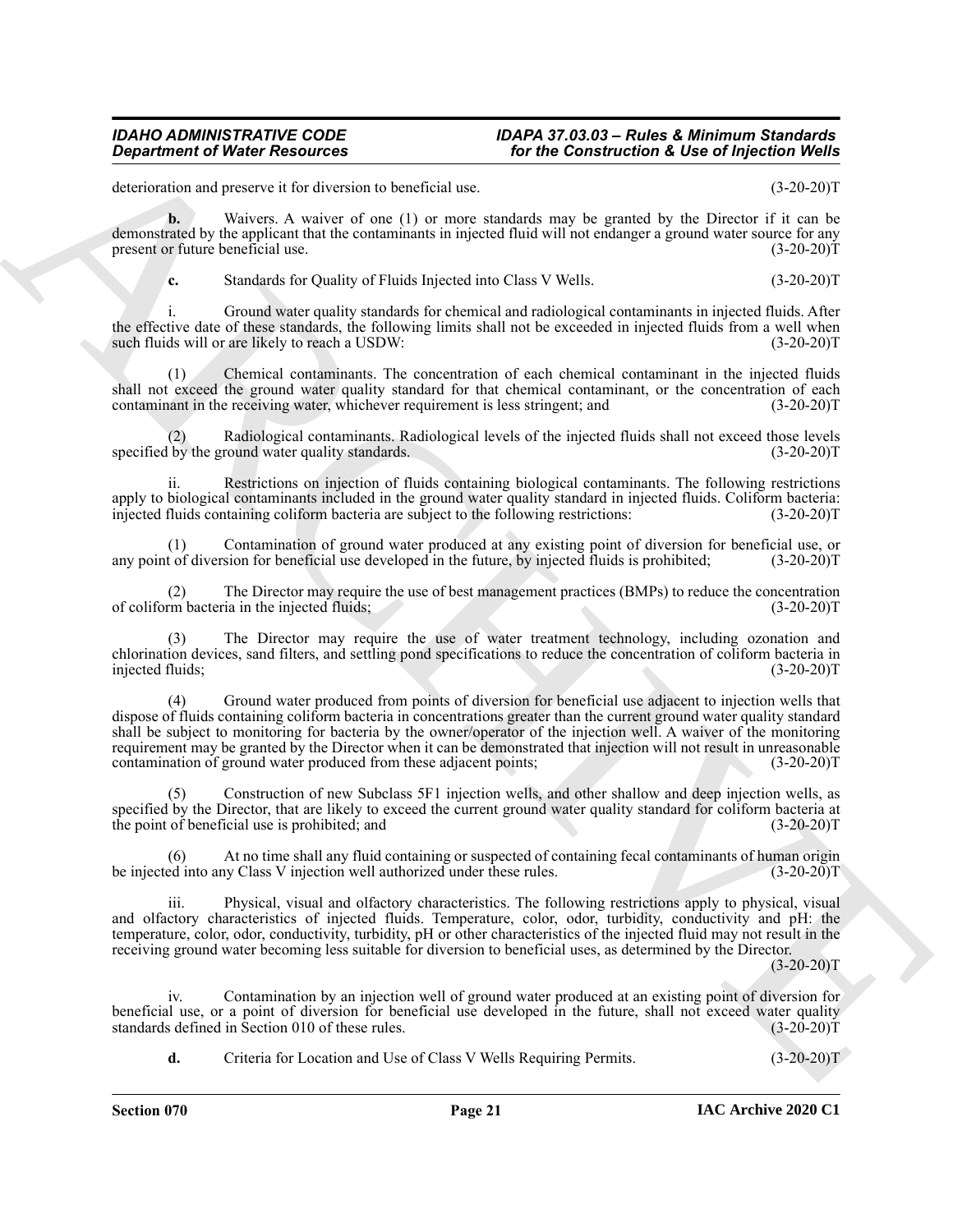|                                                                                                                   | <b>Department of Water Resources</b> | for the Construction & Use of Injection Wells                                                                                                                                                                                                                                                                                                                                                                                                                                                                                                                                                                                                                                                                                                                                                                                                                                                                                                                                                                                                   |                                              |
|-------------------------------------------------------------------------------------------------------------------|--------------------------------------|-------------------------------------------------------------------------------------------------------------------------------------------------------------------------------------------------------------------------------------------------------------------------------------------------------------------------------------------------------------------------------------------------------------------------------------------------------------------------------------------------------------------------------------------------------------------------------------------------------------------------------------------------------------------------------------------------------------------------------------------------------------------------------------------------------------------------------------------------------------------------------------------------------------------------------------------------------------------------------------------------------------------------------------------------|----------------------------------------------|
| $1 -$<br>resulting from unauthorized or accidental injection, as determined by the Director.<br>$\overline{11}$ . |                                      | A Class V well requiring a permit may be required to be located a minimum distance, as<br>determined from Table 1, from any point of diversion for beneficial use that could be harmed by bacterial<br>contaminants. This requirement is not applicable to injection wells injecting wastes of quality equal to or better than<br>adopted ground water quality standards in all respects. In addition, Class $\bar{V}$ wells may be required to be located at<br>such a distance from a point of diversion for beneficial use as to minimize or prevent ground water contamination<br>These location requirements in Table 1 may be waived, as per Paragraph 070.05.b., when the<br>applicant can demonstrate that any springs or wells within the calculated perimeter of the generated perched water<br>zone will not be contaminated by the applicant's waste disposal or injection well. Monitoring by the applicant of the<br>production wells or springs in question may be required to demonstrate that they are not being contaminated. | $(3-20-20)T$                                 |
|                                                                                                                   |                                      | Determined Radii of Perched Water Zones Based on Maximum Average<br>Weekly Injection Rates (cfs) of Class V Injection Wells *                                                                                                                                                                                                                                                                                                                                                                                                                                                                                                                                                                                                                                                                                                                                                                                                                                                                                                                   |                                              |
|                                                                                                                   | Injection (cfs)                      | Radius of Generated Perched Water Zone (ft)                                                                                                                                                                                                                                                                                                                                                                                                                                                                                                                                                                                                                                                                                                                                                                                                                                                                                                                                                                                                     |                                              |
|                                                                                                                   | $0 - 0.20$                           | 800                                                                                                                                                                                                                                                                                                                                                                                                                                                                                                                                                                                                                                                                                                                                                                                                                                                                                                                                                                                                                                             |                                              |
|                                                                                                                   | $0.20 - 0.60$                        | 1,400                                                                                                                                                                                                                                                                                                                                                                                                                                                                                                                                                                                                                                                                                                                                                                                                                                                                                                                                                                                                                                           |                                              |
|                                                                                                                   | $0.61 - 1.00$                        | 1,800                                                                                                                                                                                                                                                                                                                                                                                                                                                                                                                                                                                                                                                                                                                                                                                                                                                                                                                                                                                                                                           |                                              |
|                                                                                                                   | $1.01 - 2.00$                        | 2,500                                                                                                                                                                                                                                                                                                                                                                                                                                                                                                                                                                                                                                                                                                                                                                                                                                                                                                                                                                                                                                           |                                              |
|                                                                                                                   | $2.01 - 3.00$                        | 3,000                                                                                                                                                                                                                                                                                                                                                                                                                                                                                                                                                                                                                                                                                                                                                                                                                                                                                                                                                                                                                                           |                                              |
|                                                                                                                   | $3.01 - 4.00$                        | 3,500                                                                                                                                                                                                                                                                                                                                                                                                                                                                                                                                                                                                                                                                                                                                                                                                                                                                                                                                                                                                                                           |                                              |
|                                                                                                                   | $4.01 - 5.00$                        | 4,000                                                                                                                                                                                                                                                                                                                                                                                                                                                                                                                                                                                                                                                                                                                                                                                                                                                                                                                                                                                                                                           |                                              |
|                                                                                                                   | Greater than 5.00                    | As determined by the Director                                                                                                                                                                                                                                                                                                                                                                                                                                                                                                                                                                                                                                                                                                                                                                                                                                                                                                                                                                                                                   |                                              |
|                                                                                                                   |                                      |                                                                                                                                                                                                                                                                                                                                                                                                                                                                                                                                                                                                                                                                                                                                                                                                                                                                                                                                                                                                                                                 |                                              |
| injection in an average water year.<br>e.<br>Return).<br>stringent.                                               |                                      | * Injection rates shall be based on the average volume of wastes injected by the well during the week of greatest<br>Standards for the Quality of Fluids Injected by Subclass 5A7 Wells (Open-Loop Heat Pump<br>The quality of fluids injected by a Subclass 5A7 injection well shall comply with ground water<br>quality standards or shall be equal to the quality of the ground water source to the heat pump, whichever is less                                                                                                                                                                                                                                                                                                                                                                                                                                                                                                                                                                                                             | $(3-20-20)T$<br>$(3-20-20)T$<br>$(3-20-20)T$ |
| ii.                                                                                                               |                                      | If the quality of the ground water source does not meet ground water quality standards, the injected<br>fluids must be returned to the formation containing the ground water source.                                                                                                                                                                                                                                                                                                                                                                                                                                                                                                                                                                                                                                                                                                                                                                                                                                                            | $(3-20-20)T$                                 |
| iii.<br>receiving ground water.                                                                                   |                                      | The temperature of the injected fluids shall not impair the designated beneficial uses of the                                                                                                                                                                                                                                                                                                                                                                                                                                                                                                                                                                                                                                                                                                                                                                                                                                                                                                                                                   | $(3-20-20)T$                                 |
| iv.                                                                                                               |                                      | All Rule-authorized Injection Wells shall conform to the ground water quality standards at the point<br>of injection and not cause any water quality standards to be violated at any point of beneficial use.                                                                                                                                                                                                                                                                                                                                                                                                                                                                                                                                                                                                                                                                                                                                                                                                                                   | $(3-20-20)T$                                 |
| 06.<br>the ground waters of the state.                                                                            |                                      | Monitoring, Record Keeping and Reporting Requirements. The Director may require<br>monitoring, record keeping and reporting by any owner or operator if the Director finds that the well may adversely<br>affect a ground water source or is injecting a contaminant that could have an unacceptable effect upon the quality of                                                                                                                                                                                                                                                                                                                                                                                                                                                                                                                                                                                                                                                                                                                 | $(3-20-20)T$                                 |

<span id="page-21-1"></span><span id="page-21-0"></span>**Section 070 Page 22**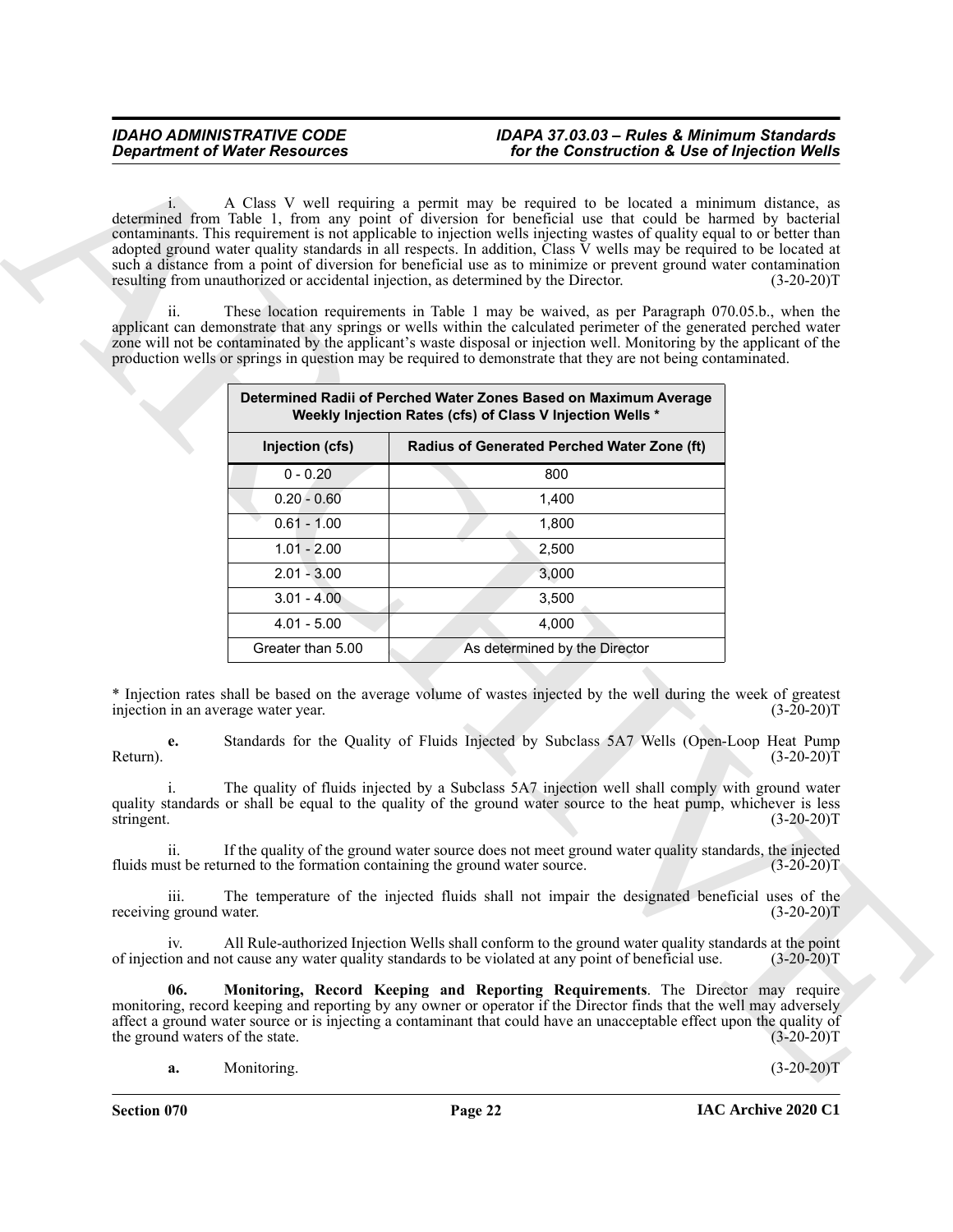- (1) Monitoring of injection pressures and pressures in the annular space between casings; (3-20-20)T
- (2) Flow rate and volumes; (3-20-20)T

|      | <b>Department of Water Resources</b>                                                                                                                                                                         | for the Construction & Use of Injection Wells                                                                                                                                                                                                                                                                                                                |              |
|------|--------------------------------------------------------------------------------------------------------------------------------------------------------------------------------------------------------------|--------------------------------------------------------------------------------------------------------------------------------------------------------------------------------------------------------------------------------------------------------------------------------------------------------------------------------------------------------------|--------------|
|      |                                                                                                                                                                                                              | Any injection authorized by the Director shall be subject to monitoring and record keeping<br>requirements as conditions of the permit. Such conditions may require the installation, use and maintenance of<br>monitoring equipment or methods. The Director may require where appropriate, but is not limited to, the following:                           | $(3-20-20)T$ |
| (1)  |                                                                                                                                                                                                              | Monitoring of injection pressures and pressures in the annular space between casings; (3-20-20)T                                                                                                                                                                                                                                                             |              |
| (2)  | Flow rate and volumes;                                                                                                                                                                                       |                                                                                                                                                                                                                                                                                                                                                              | $(3-20-20)T$ |
| (3)  |                                                                                                                                                                                                              | Analysis of quality of the injected fluids for contaminants that are subject to limitation or reduction<br>under the conditions of the permit; or contaminants which the Director determines could have an unacceptable effect<br>on the quality of the ground waters of the state, and which the Director has reason to believe are in the injected fluids; | $(3-20-20)T$ |
| (4)  | beneficial use in the zone of influence as determined by the Director;                                                                                                                                       | Monitoring of ground water through special monitoring wells or existing points of diversion for                                                                                                                                                                                                                                                              | $(3-20-20)T$ |
| (5)  |                                                                                                                                                                                                              | A demonstration of the integrity of the casing, tubing or seal of the injection well.                                                                                                                                                                                                                                                                        | $(3-20-20)T$ |
| 11.  | Director at any time may, in writing, require additional monitoring and reporting.                                                                                                                           | The frequency of required monitoring shall be specified in the permit when issued, except that the                                                                                                                                                                                                                                                           | $(3-20-20)T$ |
| 111. | certified laboratory or other laboratory approved by the Director.                                                                                                                                           | All monitoring tests and analysis required by permit conditions shall be performed in a state                                                                                                                                                                                                                                                                | $(3-20-20)T$ |
| 1V.  |                                                                                                                                                                                                              | Any field instrumentation used to gather data, when specified as a condition of the permit, shall be<br>required by the Director to be tested and maintained in such a manner as to ensure the accuracy of the data.                                                                                                                                         | $(3-20-20)T$ |
|      | monitoring activity and fluids injected.                                                                                                                                                                     | All samples and measurements taken for the purpose of monitoring shall be representative of the                                                                                                                                                                                                                                                              | $(3-20-20)T$ |
| b.   |                                                                                                                                                                                                              | Record Keeping. The permittee shall maintain records of all monitoring activities to include:                                                                                                                                                                                                                                                                | $(3-20-20)T$ |
| i.   | Date, time and exact place of sampling;                                                                                                                                                                      |                                                                                                                                                                                                                                                                                                                                                              | $(3-20-20)T$ |
| ii.  | Person or firm performing analysis;                                                                                                                                                                          |                                                                                                                                                                                                                                                                                                                                                              | $(3-20-20)T$ |
| iii. | Date of analysis, analytical methods used and results of analysis;                                                                                                                                           |                                                                                                                                                                                                                                                                                                                                                              | $(3-20-20)T$ |
| iv.  | Calibration and maintenance of all monitoring instruments; and                                                                                                                                               |                                                                                                                                                                                                                                                                                                                                                              | $(3-20-20)T$ |
| V.   |                                                                                                                                                                                                              | All original tapes, strip charts or other data from continuous or automated monitoring instruments.                                                                                                                                                                                                                                                          | $(3-20-20)T$ |
| c.   | Reporting.                                                                                                                                                                                                   |                                                                                                                                                                                                                                                                                                                                                              | $(3-20-20)T$ |
|      | the Director shall be reported to the Director as required by permit conditions.                                                                                                                             | Monitoring results obtained by the permittee pursuant to the monitoring requirements prescribed by                                                                                                                                                                                                                                                           | $(3-20-20)T$ |
| ii.  |                                                                                                                                                                                                              | The Director shall be notified in writing by the permittee within five $(5)$ days after the discovery of<br>violation of the terms and conditions of the permit. If the injection activity endangers human health or a public or                                                                                                                             |              |
|      | domestic water supply, use of the injection well shall be immediately discontinued and the owner or operator shall<br>immediately notify the Director. Notification shall contain the following information: |                                                                                                                                                                                                                                                                                                                                                              | $(3-20-20)T$ |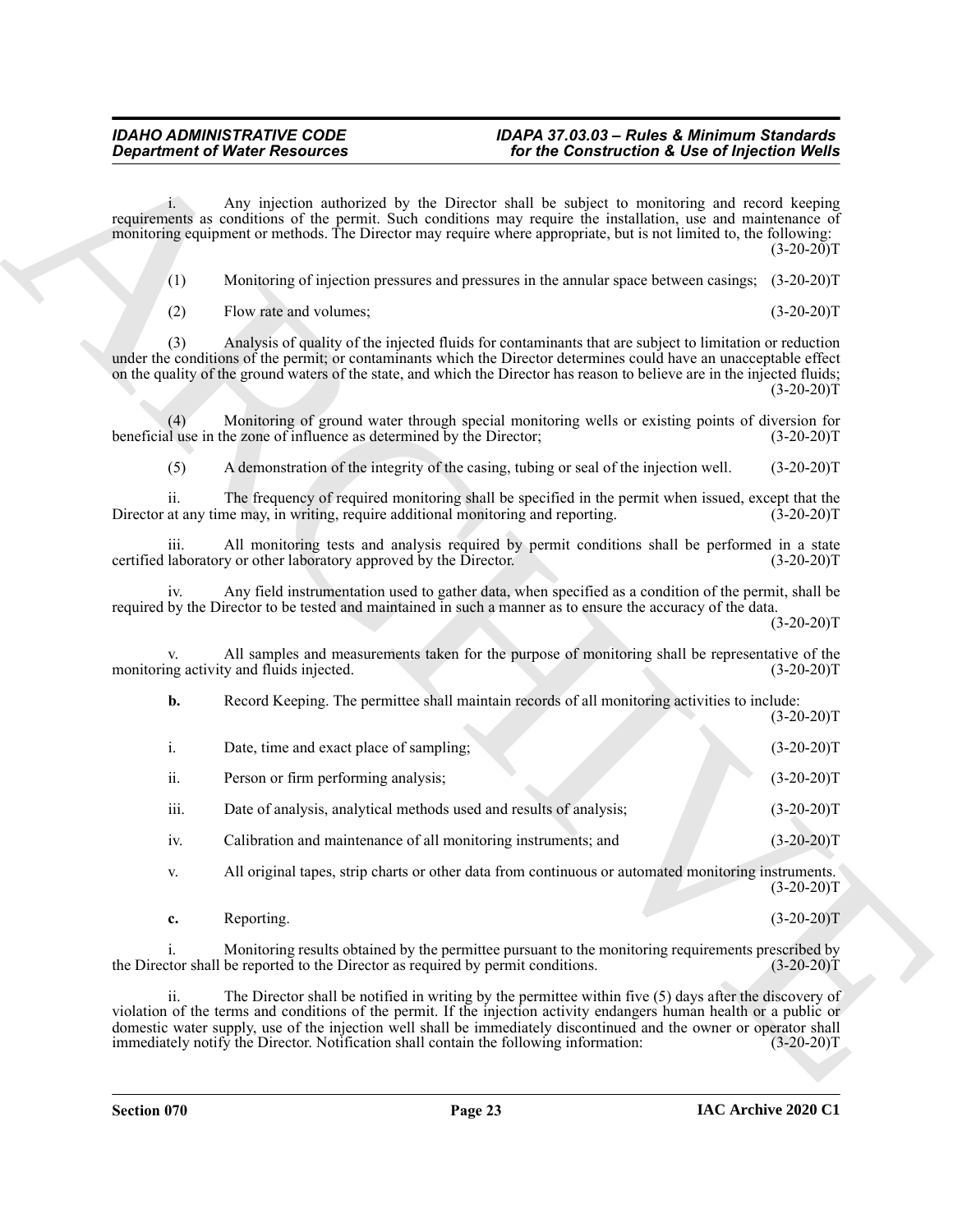#### *IDAHO ADMINISTRATIVE CODE IDAPA 37.03.03 – Rules & Minimum Standards Department of Water Resources for the Construction & Use of Injection Wells*

|                                    | for the Construction & Use of Injection Wells                                                                                                                  |                                                                                                                                                                                                                                                                                                                                                                                                                                                                                                                                                                                                                                                                                                                                                                                                                                                                                                                                                                                                                                                                                                                                                                                                                                                                                                                                                                                                                             |  |
|------------------------------------|----------------------------------------------------------------------------------------------------------------------------------------------------------------|-----------------------------------------------------------------------------------------------------------------------------------------------------------------------------------------------------------------------------------------------------------------------------------------------------------------------------------------------------------------------------------------------------------------------------------------------------------------------------------------------------------------------------------------------------------------------------------------------------------------------------------------------------------------------------------------------------------------------------------------------------------------------------------------------------------------------------------------------------------------------------------------------------------------------------------------------------------------------------------------------------------------------------------------------------------------------------------------------------------------------------------------------------------------------------------------------------------------------------------------------------------------------------------------------------------------------------------------------------------------------------------------------------------------------------|--|
|                                    |                                                                                                                                                                | $(3-20-20)T$                                                                                                                                                                                                                                                                                                                                                                                                                                                                                                                                                                                                                                                                                                                                                                                                                                                                                                                                                                                                                                                                                                                                                                                                                                                                                                                                                                                                                |  |
|                                    |                                                                                                                                                                | $(3-20-20)T$                                                                                                                                                                                                                                                                                                                                                                                                                                                                                                                                                                                                                                                                                                                                                                                                                                                                                                                                                                                                                                                                                                                                                                                                                                                                                                                                                                                                                |  |
|                                    |                                                                                                                                                                | $(3-20-20)T$                                                                                                                                                                                                                                                                                                                                                                                                                                                                                                                                                                                                                                                                                                                                                                                                                                                                                                                                                                                                                                                                                                                                                                                                                                                                                                                                                                                                                |  |
|                                    |                                                                                                                                                                | $(3-20-20)T$                                                                                                                                                                                                                                                                                                                                                                                                                                                                                                                                                                                                                                                                                                                                                                                                                                                                                                                                                                                                                                                                                                                                                                                                                                                                                                                                                                                                                |  |
|                                    |                                                                                                                                                                | $(3-20-20)T$                                                                                                                                                                                                                                                                                                                                                                                                                                                                                                                                                                                                                                                                                                                                                                                                                                                                                                                                                                                                                                                                                                                                                                                                                                                                                                                                                                                                                |  |
|                                    |                                                                                                                                                                | $(3-20-20)T$                                                                                                                                                                                                                                                                                                                                                                                                                                                                                                                                                                                                                                                                                                                                                                                                                                                                                                                                                                                                                                                                                                                                                                                                                                                                                                                                                                                                                |  |
|                                    |                                                                                                                                                                | $(3-20-20)T$                                                                                                                                                                                                                                                                                                                                                                                                                                                                                                                                                                                                                                                                                                                                                                                                                                                                                                                                                                                                                                                                                                                                                                                                                                                                                                                                                                                                                |  |
|                                    |                                                                                                                                                                | $(3-20-20)T$                                                                                                                                                                                                                                                                                                                                                                                                                                                                                                                                                                                                                                                                                                                                                                                                                                                                                                                                                                                                                                                                                                                                                                                                                                                                                                                                                                                                                |  |
| Transfer of ownership;             |                                                                                                                                                                | $(3-20-20)T$                                                                                                                                                                                                                                                                                                                                                                                                                                                                                                                                                                                                                                                                                                                                                                                                                                                                                                                                                                                                                                                                                                                                                                                                                                                                                                                                                                                                                |  |
|                                    |                                                                                                                                                                | $(3-20-20)T$                                                                                                                                                                                                                                                                                                                                                                                                                                                                                                                                                                                                                                                                                                                                                                                                                                                                                                                                                                                                                                                                                                                                                                                                                                                                                                                                                                                                                |  |
| Any anticipated noncompliance; and |                                                                                                                                                                | $(3-20-20)T$                                                                                                                                                                                                                                                                                                                                                                                                                                                                                                                                                                                                                                                                                                                                                                                                                                                                                                                                                                                                                                                                                                                                                                                                                                                                                                                                                                                                                |  |
|                                    |                                                                                                                                                                | $(3-20-20)T$                                                                                                                                                                                                                                                                                                                                                                                                                                                                                                                                                                                                                                                                                                                                                                                                                                                                                                                                                                                                                                                                                                                                                                                                                                                                                                                                                                                                                |  |
|                                    |                                                                                                                                                                | $(3-20-20)T$                                                                                                                                                                                                                                                                                                                                                                                                                                                                                                                                                                                                                                                                                                                                                                                                                                                                                                                                                                                                                                                                                                                                                                                                                                                                                                                                                                                                                |  |
| (RESERVED)                         |                                                                                                                                                                |                                                                                                                                                                                                                                                                                                                                                                                                                                                                                                                                                                                                                                                                                                                                                                                                                                                                                                                                                                                                                                                                                                                                                                                                                                                                                                                                                                                                                             |  |
|                                    |                                                                                                                                                                |                                                                                                                                                                                                                                                                                                                                                                                                                                                                                                                                                                                                                                                                                                                                                                                                                                                                                                                                                                                                                                                                                                                                                                                                                                                                                                                                                                                                                             |  |
|                                    | discontinued, the anticipated time of correction; and<br>related to the permitted injection well operation.<br>assigned to this permit.<br>change takes place. | A description of the violation and its cause;<br>The duration of the violation, including dates and times; if not corrected or use of the well<br>Steps being taken to reduce, eliminate and prevent recurrence of the injection.<br>Where the owner or operator becomes aware of failure to submit any relevant facts in any permit<br>application or report to the Director, that person shall promptly submit such facts or information.<br>The permittee shall furnish the Director, within a time specified by the Director, any information<br>which the Director may request to determine compliance with the permit.<br>All applications for permits, notices and reports submitted to the Director shall be signed and<br>The Director shall be notified in writing of planned physical alterations or additions to any facility<br>Additional information to be reported to the Director in writing:<br>Any change in operational status not previously reported;<br>Reports of progress toward meeting the requirements of any compliance schedule attached or<br>Permit Assignable. Permits may be assignable to a new owner or operator of an injection well if<br>the new owner or operator, within thirty (30) days of the change, notifies the Director of such change. The new owner<br>or operator shall be responsible for complying with the terms and conditions of the permit from the time that such |  |

### <span id="page-23-1"></span><span id="page-23-0"></span>**071. -- 999. (RESERVED)**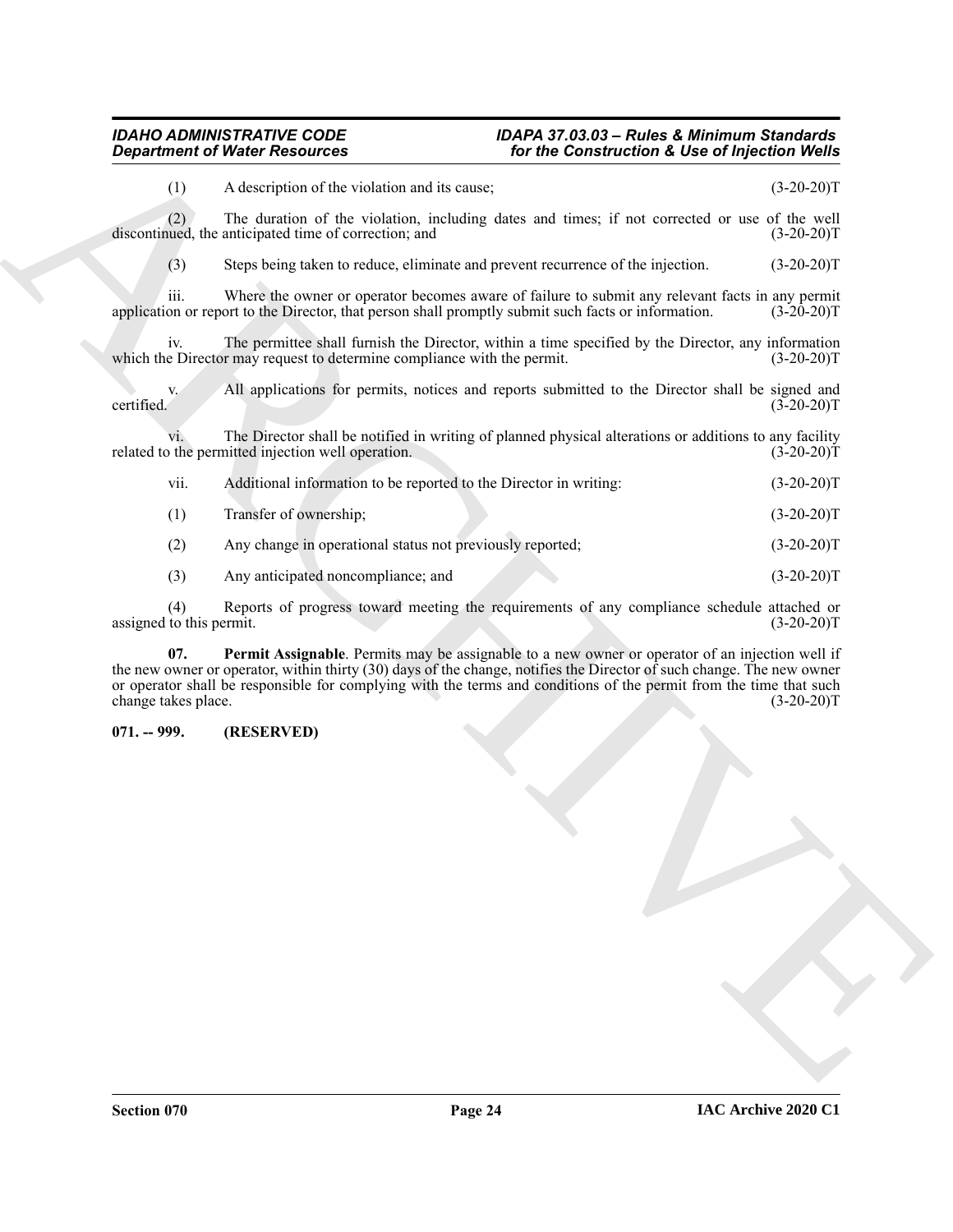# *Subject Index*

### **A**

Authorizations, Prohibitions & Exemptions 12 Authorizations 12 Exemptions 13 Prohibitions 13

# **C**

Class V

Criteria & Standards 14 Additional Information 16 Application Information Required 15 Application Processing 17 Application Requirements 15 Class V Deep Injection Well Requirements 15 Class V Shallow Injection Well Requirements 14 Conditions of Permanent Decommissioning 20 Consideration 18 Construction Requirements 19 Criteria for Location & Use of Class V Wells Requiring Permits 21 Draft Permit 17 Duration of Approved Permits 20 Fact-Finding Hearings 18 Inter-Agency Cooperation 15 Issuance of Permit 18 Monitoring, Record Keeping & Reporting Requirements 22 Open-Loop Heat Pump Return Wells (Subclass 5A7) 18 Operational Conditions 19 Other Information 17 Permanent Decommission 14 Permit Assignable 24 Permit Conditions & Requirements 18 Permit Requirements 14 Public Notice 17 Review by the Directors of Other State Agencies 18 Standards for Quality of Fluids Injected into Class V Wells 21 Standards for the Quality of Fluids Injected by Subclass

5A7 Wells (Open-Loop Heat Pump Return) 22 Standards For The Quality of Injected Fluids & Criteria For Location & Use 20 The Director's Action On Draft Permits & Duration Of Approved Permits 18 Classification Of Injection Wells 10 Subclassification 11 **D**

Definitions, IDAPA 37.03.03 3 Abandoned Well 3 Abandonment 3 Agricultural Runoff Waste 3 Applicant 3 Application 3 Aquifer 3 Beneficial Use 4 Best Management Practice (BMP) 4 Casing 4 Cementing 4 Cesspool 4 Coliform Bacteria 4 Confining Bed 4 Construct 4 Contaminant 4 Contamination 4 Conventional Mine 4 Decommission 4 Deep Injection Well 4 Department 5 DEO<sub>4</sub> Director 5 Disposal Well 5 Draft Permit 5 Drilling Fluid 5 Drywell 5 Endangerment 5 Exempted Aquifer 5 Existing Injection Well 5 Experimental Technology 5 Facility or Activity 5 Fault 5 Flow Rate 5 Fluid 5 Formation 5 Generator 5 Ground Water 5 Ground Water Quality Standards 6 Hazardous Waste 6 Improved Sinkhole 6 Indian Lands 6 Individual Subsurface Sewage Disposal System 6

[A](#page-11-2)[R](#page-14-0)[C](#page-3-1)[H](#page-3-3)IT[E](#page-7-16)CTURE IN the formula of the formula of the formula of the formula of the formula of the formula of the formula of the formula of the formula of the formula of the formula of the formula of the formula of the formul Injection 6 Injection Well 6 Injection Zone 6 IWRB 6 Large Capacity Cesspools 6 Large Capacity Septic System 6 Maintain 6 Modify 7 Motor Vehicle Waste Injection Wells 7 New Injection Well 7 Open-Loop Heat Pump Return Wells 7 Operate 7 Operator 7 Owner 7 Packer Perched Aquifer 7 Permanent Decommission 7 Permit 7 Person 7 Point of Beneficial Use 7 Point of Diversion for Beneficial Use 7 Point of Injection 7 Pressure 7 Radioactive Material 7 Radioactive Waste 8 RCRA 8 Remediation Project 8 Residential (Domestic) Activities 8 Sanitary Waste 8 Schedule of Compliance 8 Septic System 8 Shallow Injection Well 8 Site 8 State 8 Stratum (plural strata) 8 Subsidence 8 Subsurface Fluid Distribution System 8 UIC, Underground Injection Control 8 Unauthorized Decommission 8 Underground Injection 8 Underground Source of Drinking Water (USDW) 8 Unreasonable Contamination 9 Water Quality Standards 9 Well 9

### **F**

Fact 18

### **H**

Hearing Before The Water Resource Board 10